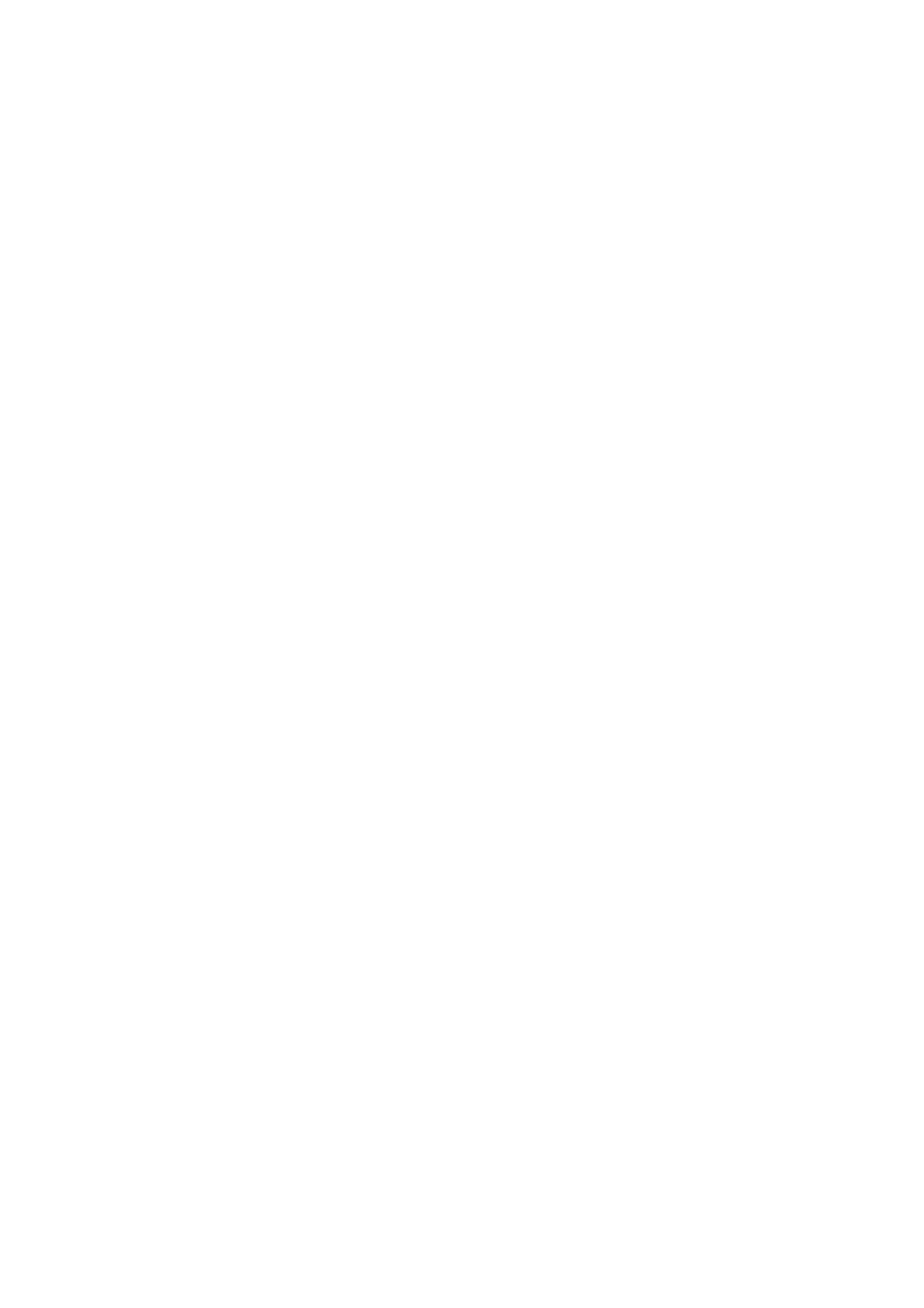# **CONTENTS**

### **INTRODUCTION**

**SCOPE** PURPOSE REFERENCES OUTLINE OF REFERENCE

# **PHYTOSANITARY TERMS AND DEFINITIONS**

#### **SUPPLEMENTS**

Supplement No. 1: Guidelines on the interpretation and application of the concept of official control for regulated pests

Supplement No. 2: Guidelines on the understanding of potential economic importance and related terms including reference to environmental considerations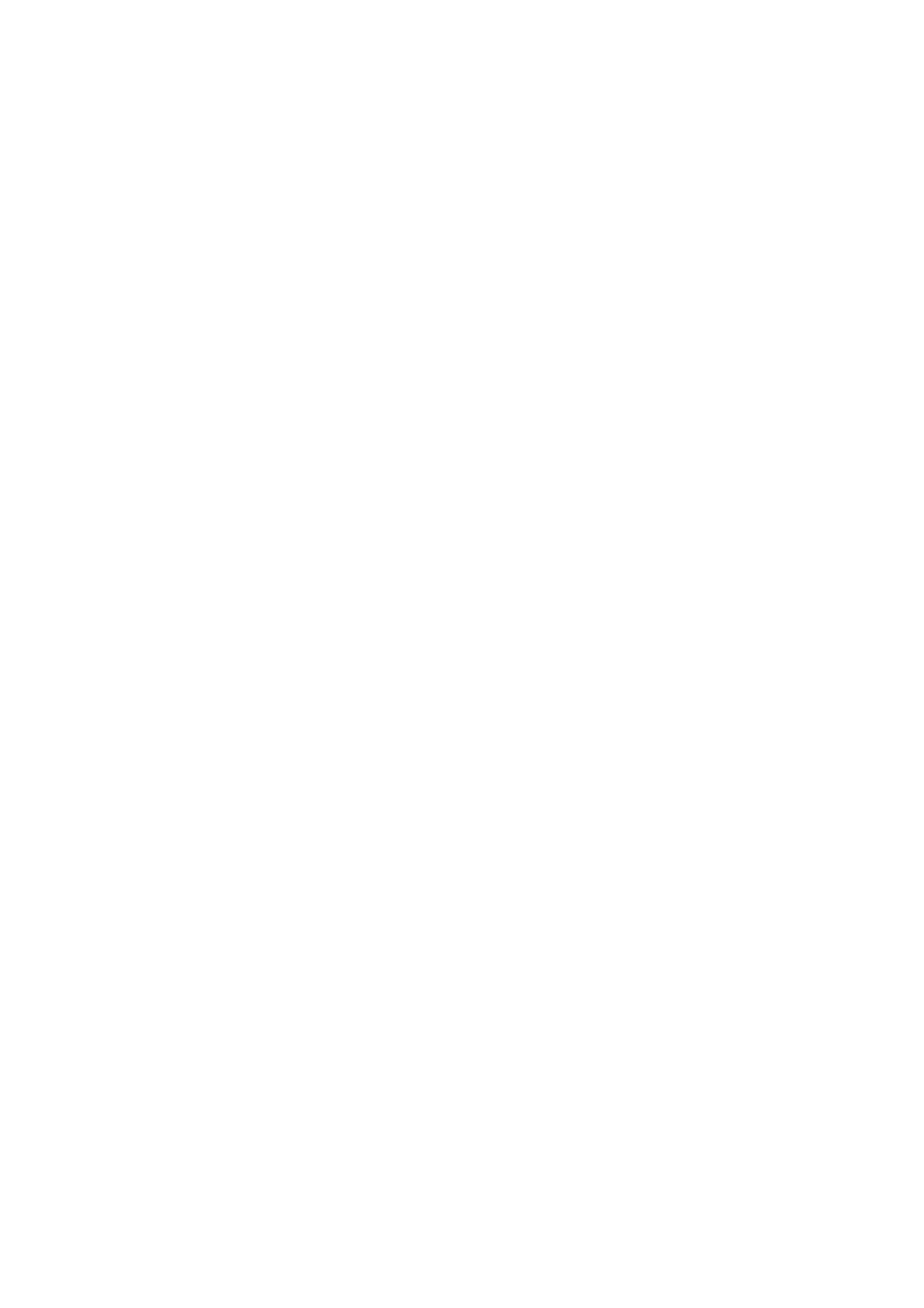# **INTRODUCTION**

#### **SCOPE**

This reference standard is a listing of terms and definitions with specific meaning for phytosanitary systems worldwide. It has been developed to provide a harmonized internationally agreed vocabulary associated with the implementation of the International Plant Protection Convention (IPPC) and International Standards for Phytosanitary Measures (ISPMs).

# **PURPOSE**

The purpose of this reference standard is to increase clarity and consistency in the use and understanding of terms and definitions which are used by contracting parties for official phytosanitary purposes, in phytosanitary legislation and regulations, as well as for official information exchange.

# **REFERENCES**

*Agreement on the Application of Sanitary and Phytosanitary Measure*s, 1994. World Trade Organization, Geneva. *Cartagena Protocol on Biosafety to the Convention on Biological Diversity,* 2000. CBD, Montreal. *Code of conduct for the import and release of exotic biological control agent*s, 1996. ISPM No. 3, FAO, Rome *Consignments in transit,* 2006. ISPM No. 25, FAO, Rome. *Determination of pest status in an area,* 1998. ISPM No. 8, FAO, Rome. *Diagnostic protocols for regulated pests*, 2006. ISPM No. 27, FAO, Rome. *Export certification system*, 199*7.* ISPM No. 7, FAO, Rome *FAO Glossary of phytosanitary terms*, FAO Plant Protection Bulletin, 38(1) 1990: 5-23. *Framework for pest risk analysis*, 2007. ISPM No. 2, FAO Rome. *Glossary of phytosanitary terms,* 1995*.* ISPM No. 5, FAO Rome. [published 1996] *Guidelines for the export, shipment, import and release of biological control agents and other beneficial organisms*, 2005. ISPM No. 3, FAO, Rome. *Guidelines for a phytosanitary import regulatory system*, 2004. ISPM No. 20, FAO, Rome. *Guidelines for inspection*, 2005. ISPM No. 23, FAO, Rome. *Guidelines for pest eradication programmes*, 1998. ISPM No. 9, FAO, Rome. *Guidelines for pest risk analysis*, 1996. ISPM No. 2, FAO, Rome. *Guidelines for phytosanitary certificates*, 2001. ISPM No. 12, FAO, Rome. *Guidelines for regulating wood packaging material in international trade*, 2002. ISPM No. 15, FAO, Rome. *Guidelines for surveillance,* 1997. ISPM No. 6, FAO, Rome. *Guidelines for the determination and recognition of equivalence of phytosanitary measures*, 2005. ISPM No. 24, FAO, Rome. *Guidelines for the notification of non-compliance and emergency action*, 2001. ISPM No. 13, FAO, Rome. *Guidelines on the use of irradiation as a phytosanitary measure*, 2003. ISPM No. 18, FAO, Rome. *International Plant Protection Convention*, 1997. FAO, Rome. *Pest risk analysis for quarantine pests, including analysis of environmental risks and living modified organisms*, 2004. ISPM No. 11, FAO, Rome. *Phytosanitary treatments for regulated pests*, 2007. ISPM No. 28, FAO, Rome. *Requirements for the establishment of pest free areas*, 1996. ISPM No. 4, FAO, Rome. *Requirements for the establishment of pest free places of production and pest free production sites,* 1999. ISPM No. 10, FAO, Rome. *Regulated non-quarantine pests: concept and application*, 2002. ISPM No. 16. FAO, Rome. *Report of the 3rd meeting of the FAO Committee of Experts on Phytosanitary Measures*, 1996. FAO, Rome. *Report of the 6th meeting of the FAO Committee of Experts on Phytosanitary Measures*, 1999. FAO, Rome. *Report of the 1st meeting of the Interim Commission on Phytosanitary Measures*, 1998. FAO, Rome. *Report of the 3rd meeting of the Interim Commission on Phytosanitary Measures*, 2001. FAO, Rome. *Report of the 4th meeting of the Interim Commission on Phytosanitary Measures*, 2002. FAO, Rome*. Report of the 5th meeting of the Interim Commission on Phytosanitary Measures*, 2003. FAO, Rome. *Report of the 6th meeting of the Interim Commission on Phytosanitary Measures*, 2004. FAO, Rome*. Report of the 7th meeting of the Interim Commission on Phytosanitary Measures*, 2005. FAO, Rome*. Report of the 2nd session of the Commission on Phytosanitary Measures*, 2007. FAO, Rome. *Requirements for the establishment of areas of low pest prevalence*, 2005. ISPM No. 22, FAO, Rome. *The use of integrated measures in a systems approach for pest risk management*, 2002. ISPM No. 14, FAO, Rome.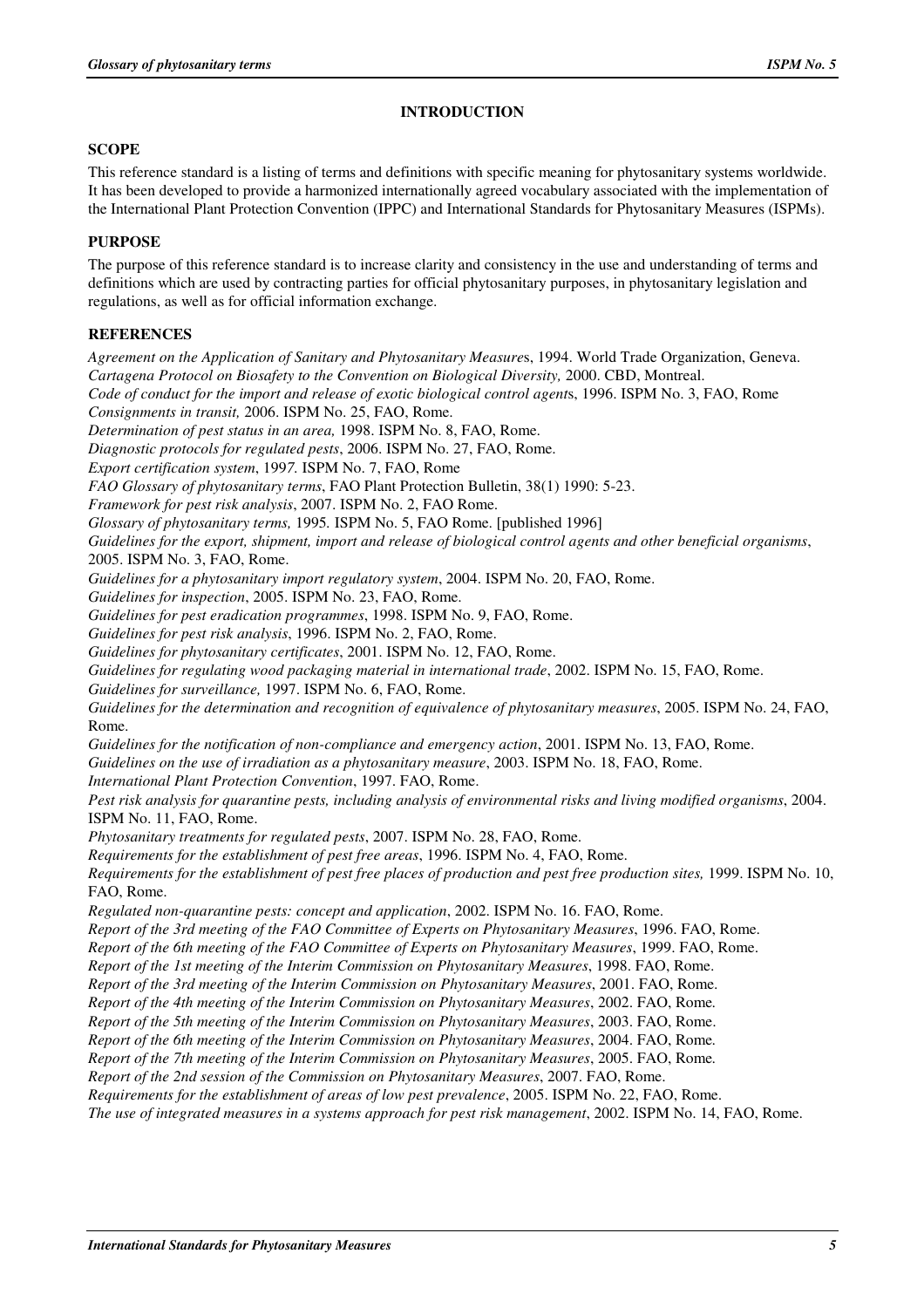#### **OUTLINE OF REFERENCE**

The purpose of this standard is to assist National Plant Protection Organizations and others in information exchange and the harmonization of vocabulary used in official communications and legislation pertaining to phytosanitary measures. The present version incorporates revisions agreed as a result of the approval of the International Plant Protection Convention (1997) and terms added through the adoption of additional International Standards for Phytosanitary Measures (ISPMs).

All elements of this Glossary have been established on the basis that the New Revised Text of the IPPC (1997) is approved. The Glossary contains all terms and definitions approved until the First session of the Commission on Phytosanitary Measures in 2007. References in square brackets refer to the approval of the term and definition, and not to subsequent adjustments in translation.

As in previous editions of the Glossary, terms in definitions are printed in bold to indicate their relation to other Glossary terms and to avoid unnecessary repetition of elements described elsewhere in the Glossary. Derived forms of words that appear in the Glossary, e.g. *inspected* from *inspection*, are also considered glossary terms*.*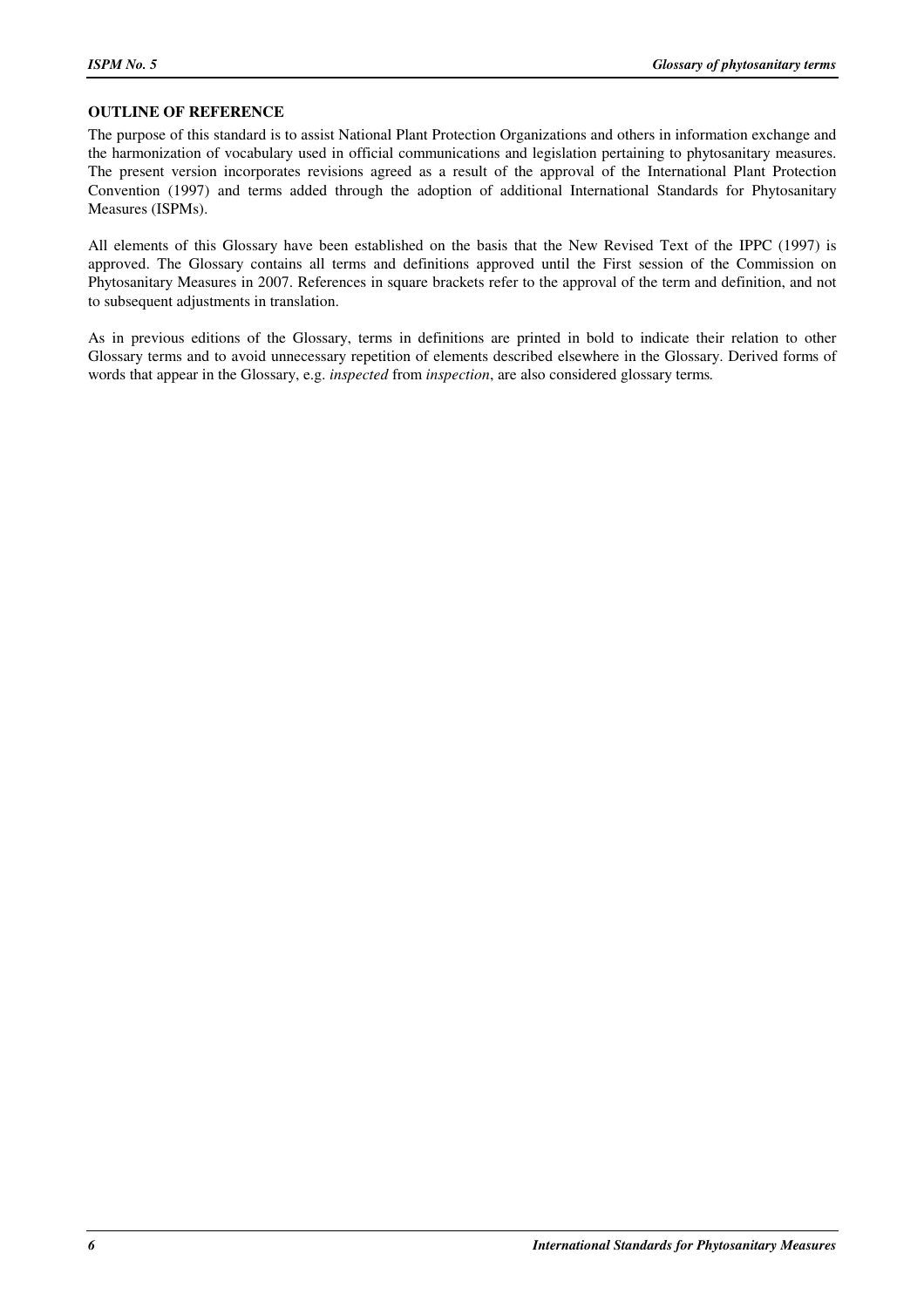| absorbed dose                          | Quantity of radiating energy (in gray) absorbed per unit of mass of a specified target<br>[ISPM No. 18, 2003]                                                                                                                                                                                                                             |
|----------------------------------------|-------------------------------------------------------------------------------------------------------------------------------------------------------------------------------------------------------------------------------------------------------------------------------------------------------------------------------------------|
| <b>Additional Declaration</b>          | A statement that is required by an importing country to be entered on a<br>Phytosanitary Certificate and which provides specific additional information on a<br>consignment in relation to regulated pests [FAO, 1990; revised ICPM, 2005]                                                                                                |
| antagonist                             | An organism (usually pathogen) which does no significant damage to the host but<br>its colonization of the host protects the host from significant subsequent damage by a<br><b>pest</b> [ISPM No. 3, 1996]                                                                                                                               |
| area                                   | An officially defined country, part of a country or all or parts of several countries<br>[FAO, 1990; revised FAO, 1995; CEPM, 1999; based on the World Trade<br>Organization Agreement on the Application of Sanitary and Phytosanitary<br>Measures]                                                                                      |
| area endangered                        | See endangered area                                                                                                                                                                                                                                                                                                                       |
| area of low pest prevalence            | An area, whether all of a country, part of a country, or all or parts of several<br>countries, as identified by the competent authorities, in which a specific pest occurs<br>at low levels and which is subject to effective surveillance, control or eradication<br>measures [IPPC, 1997]                                               |
| authority                              | The National Plant Protection Organization, or other entity or person officially<br>designated by the government to deal with matters arising from the responsibilities<br>set forth in the Code [ISPM No. 3, 1996]                                                                                                                       |
| bark-free wood                         | Wood from which all bark excluding the vascular cambium, ingrown bark around<br>knots, and bark pockets between rings of annual growth has been removed [ISPM<br>No. 15, 2002]                                                                                                                                                            |
| beneficial organism                    | Any organism directly or indirectly advantageous to plants or plant products,<br>including <b>biological control agents</b> [ISPM No. 3, 2005]                                                                                                                                                                                            |
| biological control agent               | A natural enemy, antagonist or competitor, or other organism, used for pest<br>control [ISPM No. 3, 1996; revised ISPM No. 3, 2005]                                                                                                                                                                                                       |
| biological pesticide<br>(biopesticide) | A generic term, not specifically definable, but generally applied to a biological<br>control agent, usually a pathogen, formulated and applied in a manner similar to a                                                                                                                                                                   |
|                                        | chemical pesticide, and normally used for the rapid reduction of a <b>pest</b> population<br>for short-term pest control [ISPM No. 3, 1996]                                                                                                                                                                                               |
| buffer zone                            | An area surrounding or adjacent to an area officially delimited for phytosanitary<br>purposes in order to minimize the probability of spread of the target pest into or out of<br>the delimited area, and subject to phytosanitary or other control measures, if<br>appropriate [ISPM No. 10, 1999; revised ISPM No. 22, 2005; CPM, 2007] |
| bulbs and tubers                       | A commodity class for dormant underground parts of plants intended for planting<br>(includes corms and rhizomes) [FAO, 1990; revised ICPM, 2001]                                                                                                                                                                                          |
| certificate                            | An official document which attests to the phytosanitary status of any consignment<br>affected by phytosanitary regulations [FAO, 1990]                                                                                                                                                                                                    |
| chemical pressure<br>impregnation      | Treatment of wood with a chemical preservative through a process of pressure in<br>accordance with an official technical specification [ISPM No. 15, 2002; revised<br>ICPM, 2005]                                                                                                                                                         |
| classical biological control           | The intentional introduction and permanent establishment of an exotic biological<br>agent for long-term pest control [ISPM No. 3, 1996]                                                                                                                                                                                                   |
| clearance (of a consignment)           | Verification of compliance with phytosanitary regulations [FAO, 1995]                                                                                                                                                                                                                                                                     |

# **PHYTOSANITARY TERMS AND DEFINITIONS**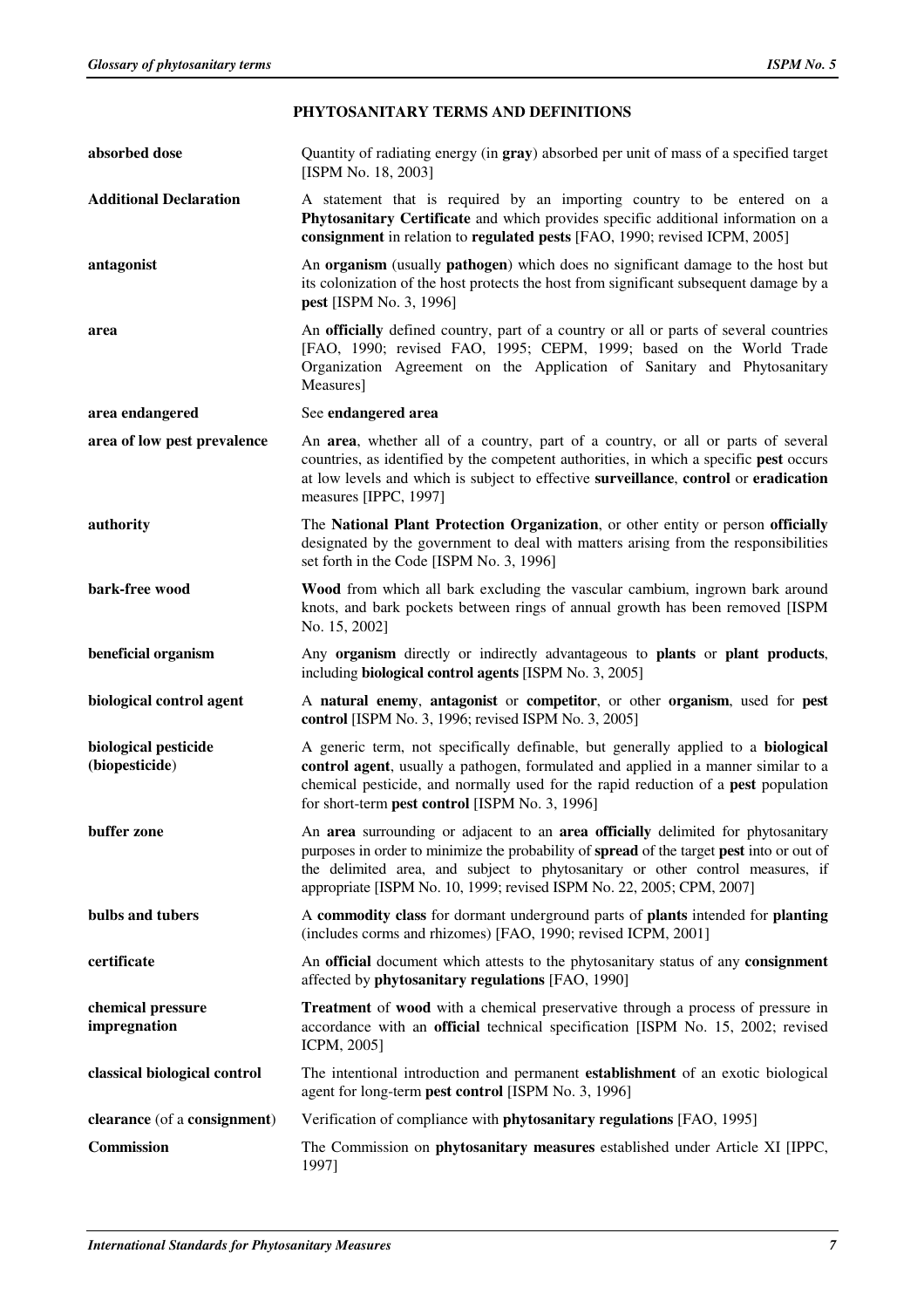| commodity                                                                            | A type of <b>plant</b> , <b>plant</b> product, or other article being moved for trade or other<br>purpose [FAO, 1990; revised ICPM, 2001]                                                                                                                                        |
|--------------------------------------------------------------------------------------|----------------------------------------------------------------------------------------------------------------------------------------------------------------------------------------------------------------------------------------------------------------------------------|
| commodity class                                                                      | A category of similar <b>commodities</b> that can be considered together in<br>phytosanitary regulations [FAO, 1990]                                                                                                                                                             |
| commodity pest list                                                                  | A list of <b>pests occurring</b> in an <b>area</b> which may be associated with a specific<br>commodity [CEPM, 1996]                                                                                                                                                             |
| competitor                                                                           | An organism which competes with pests for essential elements (e.g. food, shelter) in<br>the environment [ISPM No. 3, 1996]                                                                                                                                                       |
| compliance procedure (for a<br>consignment)                                          | <b>Official</b> procedure used to verify that a <b>consignment</b> complies with stated<br>phytosanitary requirements [CEPM, 1999]                                                                                                                                               |
| consignment                                                                          | A quantity of plants, plant products and/or other articles being moved from one<br>country to another and covered, when required, by a single phytosanitary<br>certificate (a consignment may be composed of one or more commodities or lots)<br>[FAO, 1990; revised ICPM, 2001] |
| consignment in transit                                                               | A consignment which passes through a country without being imported, and that<br>may be subject to phytosanitary measures [FAO, 1990; revised CEPM, 1996;<br>CEPM 1999; ICPM, 2002; ISPM No. 25, 2006; formerly country of transit]                                              |
| containment                                                                          | Application of <b>phytosanitary measures</b> in and around an infested area to prevent<br>spread of a pest [FAO, 1995]                                                                                                                                                           |
| contaminating pest                                                                   | A pest that is carried by a commodity and, in the case of plants and plant<br>products, does not infest those plants or plant products [CEPM, 1996; revised<br>CEPM, 1999]                                                                                                       |
| contamination                                                                        | Presence in a commodity, storage place, conveyance or container, of pests or other<br>regulated articles, not constituting an infestation (see infestation) [CEPM, 1997;<br>revised CEPM, 1999]                                                                                  |
|                                                                                      |                                                                                                                                                                                                                                                                                  |
| control (of a pest)                                                                  | Suppression, containment or eradication of a pest population [FAO, 1995]                                                                                                                                                                                                         |
| control point                                                                        | A step in a system where specific procedures can be applied to achieve a defined<br>effect and can be measured, monitored, controlled and corrected [ISPM No. 14,<br>2002]                                                                                                       |
| controlled area                                                                      | A regulated area which an NPPO has determined to be the minimum area<br>necessary to prevent spread of a pest from a quarantine area [CEPM, 1996]                                                                                                                                |
| country of origin (of a<br>consignment of plant<br>products)                         | Country where the <b>plants</b> from which the <b>plant products</b> are derived were grown<br>[FAO, 1990; revised CEPM, 1996; CEPM, 1999]                                                                                                                                       |
| country of origin (of a<br>consignment of plants)                                    | Country where the <b>plants</b> were grown [FAO, 1990; revised CEPM, 1996; CEPM,<br>1999]                                                                                                                                                                                        |
| country of origin (of<br>regulated articles other than<br>plants and plant products) | Country where the regulated articles were first exposed to contamination by pests<br>[FAO, 1990; revised CEPM, 1996; CEPM, 1999]                                                                                                                                                 |
| cut flowers and branches                                                             | A commodity class for fresh parts of plants intended for decorative use and not for<br>planting [FAO, 1990; revised ICPM, 2001]                                                                                                                                                  |
| debarking                                                                            | Removal of bark from round wood (debarking does not necessarily make the wood<br>bark-free) [FAO, 1990]                                                                                                                                                                          |
| delimiting survey                                                                    | Survey conducted to establish the boundaries of an area considered to be infested<br>by or free from a pest [FAO, 1990]                                                                                                                                                          |
| detection survey                                                                     | Survey conducted in an area to determine if pests are present [FAO, 1990, revised]<br>FAO, 1995]                                                                                                                                                                                 |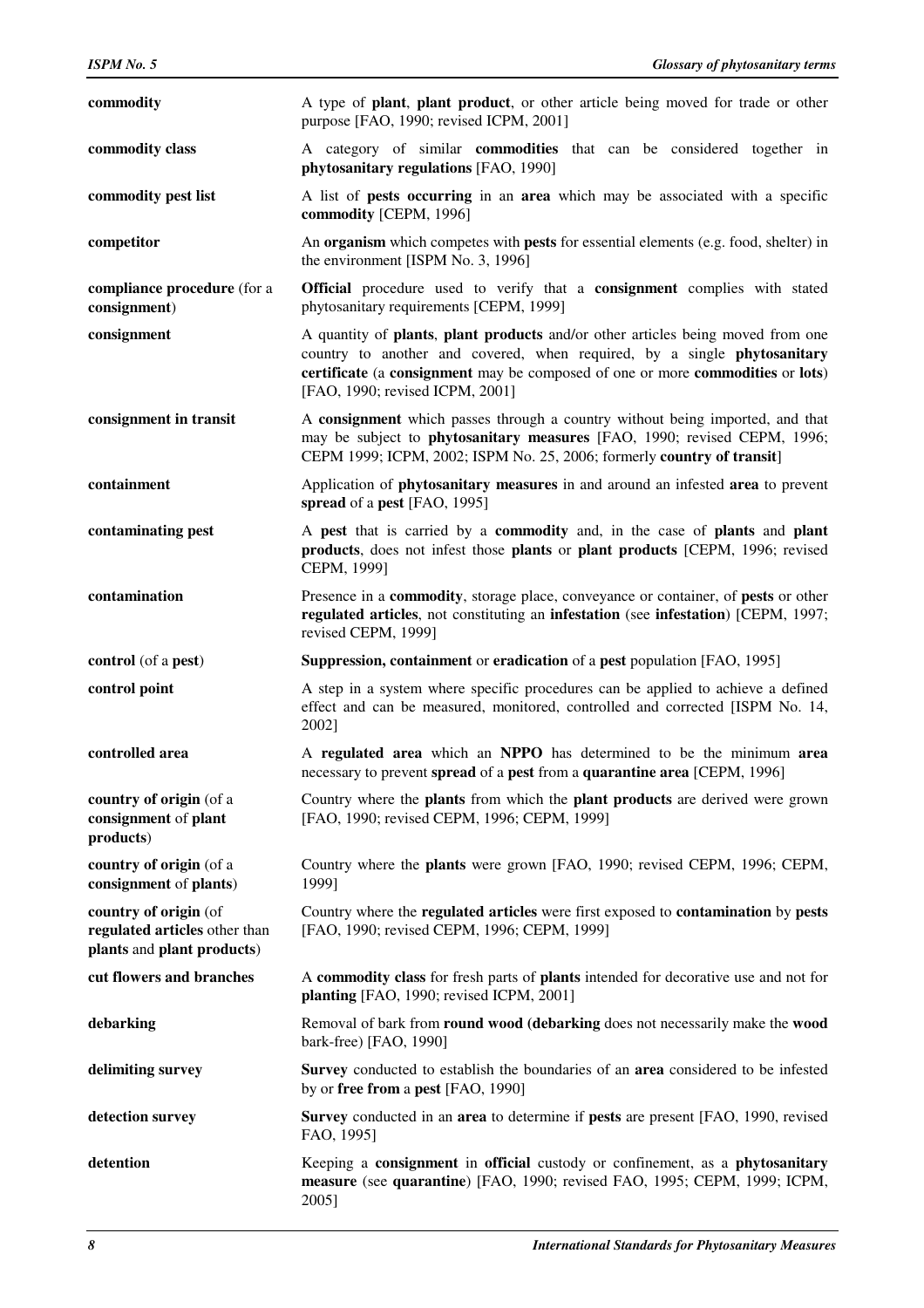| devitalization                                   | A procedure rendering <b>plants</b> or <b>plant products</b> incapable of germination, growth<br>or further reproduction [ICPM, 2001]                                                                                                                                                                                                                                        |
|--------------------------------------------------|------------------------------------------------------------------------------------------------------------------------------------------------------------------------------------------------------------------------------------------------------------------------------------------------------------------------------------------------------------------------------|
| dose mapping                                     | Measurement of the absorbed dose distribution within a process load through the<br>use of dosimeters placed at specific locations within the process load [ISPM No.<br>18, 2003]                                                                                                                                                                                             |
| dosimeter                                        | A device that, when irradiated, exhibits a quantifiable change in some property of<br>the device which can be related to absorbed dose in a given material using<br>appropriate analytical instrumentation and techniques [ISPM No. 18, 2003]                                                                                                                                |
| dosimetry                                        | A system used for determining absorbed dose, consisting of dosimeters,<br>measurement instruments and their associated reference standards, and procedures<br>for the system's use [ISPM No. 18, 2003]                                                                                                                                                                       |
| dunnage                                          | Wood packaging material used to secure or support a commodity but which does<br>not remain associated with the commodity [FAO, 1990; revised ISPM No. 15,<br>2002]                                                                                                                                                                                                           |
| ecosystem                                        | A dynamic complex of <b>plant</b> , animal and micro-organism communities and their<br>abiotic environment interacting as a functional unit [ISPM No. 3, 1996; revised<br>ICPM, 2005]                                                                                                                                                                                        |
| efficacy (treatment)                             | A defined, measurable, and reproducible effect by a prescribed treatment [ISPM<br>No. 18, 2003]                                                                                                                                                                                                                                                                              |
| emergency action                                 | A prompt <b>phytosanitary action</b> undertaken in a new or unexpected phytosanitary<br>situation [ICPM, 2001]                                                                                                                                                                                                                                                               |
| emergency measure                                | A phytosanitary measure established as a matter of urgency in a new or<br>unexpected phytosanitary situation. An emergency measure may or may not be a<br>provisional measure [ICPM, 2001; revised ICPM, 2005]                                                                                                                                                               |
| endangered area                                  | An area where ecological factors favour the establishment of a pest whose<br>presence in the <b>area</b> will result in economically important loss (see Glossary<br>Supplement No. 2) [FAO, 1995]                                                                                                                                                                           |
| entry (of a consignment)                         | Movement through a <b>point of entry</b> into an <b>area</b> [FAO, 1995]                                                                                                                                                                                                                                                                                                     |
| entry (of a pest)                                | Movement of a <b>pest</b> into an <b>area</b> where it is not yet present, or present but not<br>widely distributed and being officially controlled [FAO, 1995]                                                                                                                                                                                                              |
| equivalence (of phytosanitary<br>measures)       | The situation where, for a specified pest risk, different phytosanitary measures<br>achieve a contracting party's appropriate level of protection [FAO, 1995; revised<br>CEPM, 1999; based on the World Trade Organization Agreement on the<br>Application of Sanitary and Phytosanitary Measures; revised ISPM No. 24, 2005]                                                |
| eradication                                      | Application of <b>phytosanitary measures</b> to eliminate a <b>pest</b> from an <b>area</b> [FAO,<br>1990; revised FAO, 1995; formerly eradicate]                                                                                                                                                                                                                            |
| establishment                                    | Perpetuation, for the foreseeable future, of a <b>pest</b> within an <b>area</b> after <b>entry</b> [FAO,<br>1990; revised FAO, 1995; IPPC, 1997; formerly established]                                                                                                                                                                                                      |
| establishment (of a biological<br>control agent) | The perpetuation, for the foreseeable future, of a <b>biological control agent</b> within an<br>area after entry [ISPM No. 3, 1996]                                                                                                                                                                                                                                          |
| exotic                                           | Not native to a particular country, ecosystem or ecoarea (applied to organisms<br>intentionally or accidentally introduced as a result of human activities). As the Code<br>is directed at the <b>introduction</b> of <b>biological control agents</b> from one country to<br>another, the term "exotic" is used for organisms not native to a country [ISPM No.<br>3, 1996] |
| field                                            | A plot of land with defined boundaries within a <b>place of production</b> on which a<br>commodity is grown [FAO, 1990]                                                                                                                                                                                                                                                      |
| find free                                        | To inspect a consignment, field or place of production and consider it to be free<br>from a specific pest [FAO, 1990]                                                                                                                                                                                                                                                        |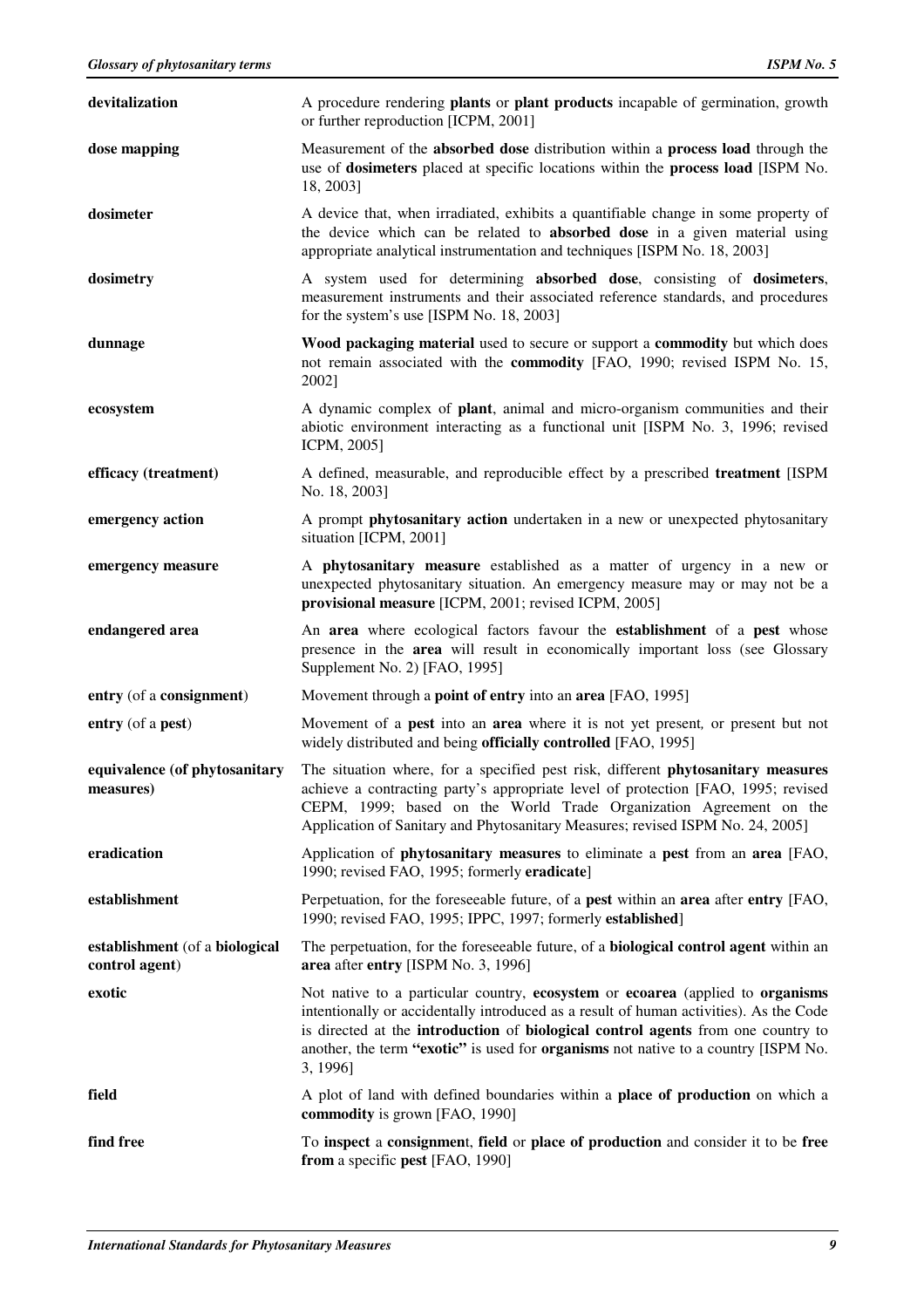| free from (of a consignment,<br>field or place of production) | Without pests (or a specific pest) in numbers or quantities that can be detected by<br>the application of phytosanitary procedures [FAO, 1990; revised FAO, 1995;<br>CEPM, 1999]                                                                                              |
|---------------------------------------------------------------|-------------------------------------------------------------------------------------------------------------------------------------------------------------------------------------------------------------------------------------------------------------------------------|
| fresh                                                         | Living; not dried, deep-frozen or otherwise conserved [FAO, 1990]                                                                                                                                                                                                             |
| fruits and vegetables                                         | A commodity class for fresh parts of plants intended for consumption or<br>processing and not for planting [FAO, 1990; revised ICPM, 2001]                                                                                                                                    |
| fumigation                                                    | <b>Treatment</b> with a chemical agent that reaches the <b>commodity</b> wholly or primarily in<br>a gaseous state [FAO, 1990; revised FAO, 1995]                                                                                                                             |
| germplasm                                                     | <b>Plants</b> intended for use in breeding or conservation programmes [FAO, 1990]                                                                                                                                                                                             |
| grain                                                         | A commodity class for seeds intended for processing or consumption and not for<br>planting (see seeds) [FAO, 1990; revised ICPM, 2001]                                                                                                                                        |
| gray(Gy)                                                      | Unit of <b>absorbed dose</b> where 1 Gy is equivalent to the absorption of 1 joule per<br>kilogram (1 Gy = 1 J.kg -1 ) [ISPM No. 18, 2003]                                                                                                                                    |
| growing medium                                                | Any material in which <b>plant</b> roots are growing or intended for that purpose [FAO,<br>1990]                                                                                                                                                                              |
| growing period (of a plant<br>species)                        | Time period of active growth during a growing season [ICPM, 2003]                                                                                                                                                                                                             |
| growing season                                                | Period or periods of the year when plants actively grow in an area, place of<br>production or production site [FAO, 1990; revised ICPM, 2003]                                                                                                                                 |
| habitat                                                       | Part of an ecosystem with conditions in which an organism naturally occurs or can<br>establish [ICPM, 2005]                                                                                                                                                                   |
| harmonization                                                 | The establishment, recognition and application by different countries of<br>phytosanitary measures based on common standards [FAO, 1995; revised CEPM,<br>1999; based on the World Trade Organization Agreement on the Application of<br>Sanitary and Phytosanitary Measures] |
| harmonized phytosanitary<br>measures                          | Phytosanitary measures established by contracting parties to the IPPC, based on<br>international standards [IPPC, 1997]                                                                                                                                                       |
| heat treatment                                                | The process in which a <b>commodity</b> is heated until it reaches a minimum temperature<br>for a minimum period of time according to an official technical specification [ISPM<br>No. 15, 2002; revised ICPM, 2005]                                                          |
| hitch-hiker pest                                              | See contaminating pest                                                                                                                                                                                                                                                        |
| host pest list                                                | A list of <b>pests</b> that infest a <b>plant</b> species, globally or in an <b>area</b> [CEPM, 1996;<br>revised CEPM, 1999]                                                                                                                                                  |
| host range                                                    | Species capable, under natural conditions, of sustaining a specific pest or other<br>organism [FAO, 1990; revised ISPM No. 3, 2005]                                                                                                                                           |
| <b>Import Permit</b>                                          | <b>Official</b> document authorizing importation of a <b>commodity</b> in accordance with<br>specified phytosanitary import requirements [FAO, 1990; revised FAO, 1995;<br>ICPM, 2005]                                                                                        |
| <b>Import Permit</b> (of a<br>biological control agent)       | An official document authorizing importation (of a biological control agent) in<br>accordance with specified requirements [ISPM No. 3, 1996]                                                                                                                                  |
| inactivation                                                  | Rendering micro-organisms incapable of development [ISPM No. 18, 2003]                                                                                                                                                                                                        |
| incursion                                                     | An isolated population of a <b>pest</b> recently detected in an <b>area</b> , not known to be<br>established, but expected to survive for the immediate future [ICPM, 2003]                                                                                                   |
| infestation (of a commodity)                                  | Presence in a commodity of a living pest of the plant or plant product concerned.<br>Infestation includes infection [CEPM, 1997; revised CEPM, 1999]                                                                                                                          |
| inspection                                                    | <b>Official</b> visual examination of plants, plant products or other regulated articles to<br>determine if pests are present and/or to determine compliance with phytosanitary<br>regulations [FAO, 1990; revised FAO, 1995; formerly inspect]                               |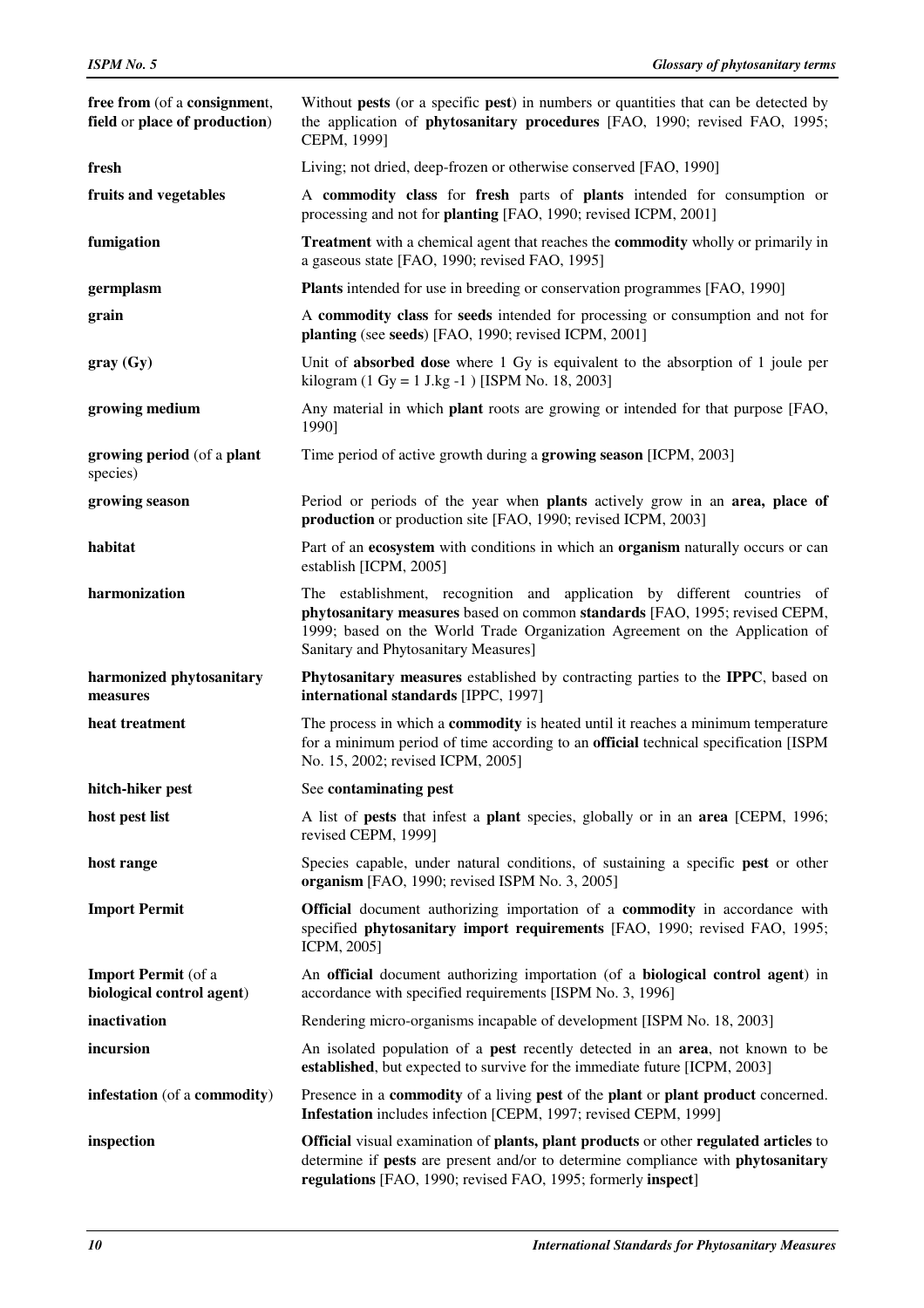| inspector                                                          | Person authorized by a National Plant Protection Organization to discharge its<br>functions [FAO, 1990]                                                                                                                            |
|--------------------------------------------------------------------|------------------------------------------------------------------------------------------------------------------------------------------------------------------------------------------------------------------------------------|
| integrity (of a consignment)                                       | Composition of a consignment as described by its phytosanitary certificate or<br>other <b>officially</b> acceptable document, maintained without loss, addition or<br>substitution [CPM, 2007]                                     |
| intended use                                                       | Declared purpose for which plants, plant products, or other regulated articles are<br>imported, produced, or used [ISPM No. 16, 2002]                                                                                              |
| interception (of a<br>consignment)                                 | The refusal or controlled entry of an imported consignment due to failure to<br>comply with <b>phytosanitary regulations</b> [FAO, 1990; revised FAO, 1995]                                                                        |
| interception (of a pest)                                           | The detection of a <b>pest</b> during <b>inspection</b> or <b>testing</b> of an imported <b>consignment</b><br>[FAO, 1990; revised CEPM, 1996]                                                                                     |
| intermediate quarantine                                            | <b>Quarantine</b> in a country other than the <b>country of origin</b> or destination [CEPM,<br>1996]                                                                                                                              |
| <b>International Plant</b><br><b>Protection Convention</b>         | International Plant Protection Convention, as deposited with FAO in Rome in 1951<br>and as subsequently amended [FAO, 1990]                                                                                                        |
| <b>International Standard for</b><br><b>Phytosanitary Measures</b> | An <b>international standard</b> adopted by the Conference of FAO, the Interim<br>Commission on phytosanitary measures or the Commission on phytosanitary<br>measures, established under the IPPC [CEPM, 1996; revised CEPM, 1999] |
| international standards                                            | International <b>standards</b> established in accordance with Article X paragraph 1 and 2<br>of the IPPC [IPPC, 1997]                                                                                                              |
| introduction                                                       | The entry of a pest resulting in its establishment [FAO, 1990; revised FAO, 1995;<br>IPPC, 1997]                                                                                                                                   |
| introduction (of a biological<br>control agent)                    | The release of a <b>biological control agent</b> into an <b>ecosystem</b> where it did not exist<br>previously (see <b>establishment</b> ) [ISPM No. 3, 1996]                                                                      |
|                                                                    |                                                                                                                                                                                                                                    |
| inundative release                                                 | The release of large numbers of mass-produced <b>biological control agents</b> or<br><b>beneficial organisms</b> with the expectation of achieving a rapid effect [ISPM No. 3,<br>1996; revised ISPM No. 3, 2005]                  |
| ionizing radiation                                                 | Charged particles and electromagnetic waves that as a result of physical interaction<br>create ions by either primary or secondary processes [ISPM No. 18, 2003]                                                                   |
| <b>IPPC</b>                                                        | International Plant Protection Convention, as deposited in 1951 with FAO in<br>Rome and as subsequently amended [FAO, 1990; revised ICPM, 2001]                                                                                    |
| irradiation                                                        | Treatment with any type of <b>ionizing radiation</b> [ISPM No. 18, 2003]                                                                                                                                                           |
| <b>ISPM</b>                                                        | International Standard for Phytosanitary Measures [CEPM, 1996; revised<br>ICPM, 2001]                                                                                                                                              |
| kiln-drying                                                        | A process in which <b>wood</b> is dried in a closed chamber using heat and/or humidity<br>control to achieve a required moisture content [ISPM No. 15, 2002]                                                                       |
| legislation                                                        | Any act, law, regulation, guideline or other administrative order promulgated by a<br>government [ISPM No. 3, 1996]                                                                                                                |
| living modified organism                                           | Any living organism that possesses a novel combination of genetic material obtained<br>through the use of modern biotechnology [Cartagena Protocol on Biosafety to the<br>Convention on Biological Diversity, 2000]                |
| <b>LMO</b>                                                         | living modified organism [ISPM No. 11, 2004]                                                                                                                                                                                       |
| lot                                                                | A number of units of a single <b>commodity</b> , identifiable by its homogeneity of<br>composition, origin etc., forming part of a <b>consignment</b> [FAO, 1990]                                                                  |
| mark                                                               | An official stamp or brand, internationally recognized, applied to a regulated<br>article to attest its phytosanitary status [ISPM No. 15, 2002]                                                                                   |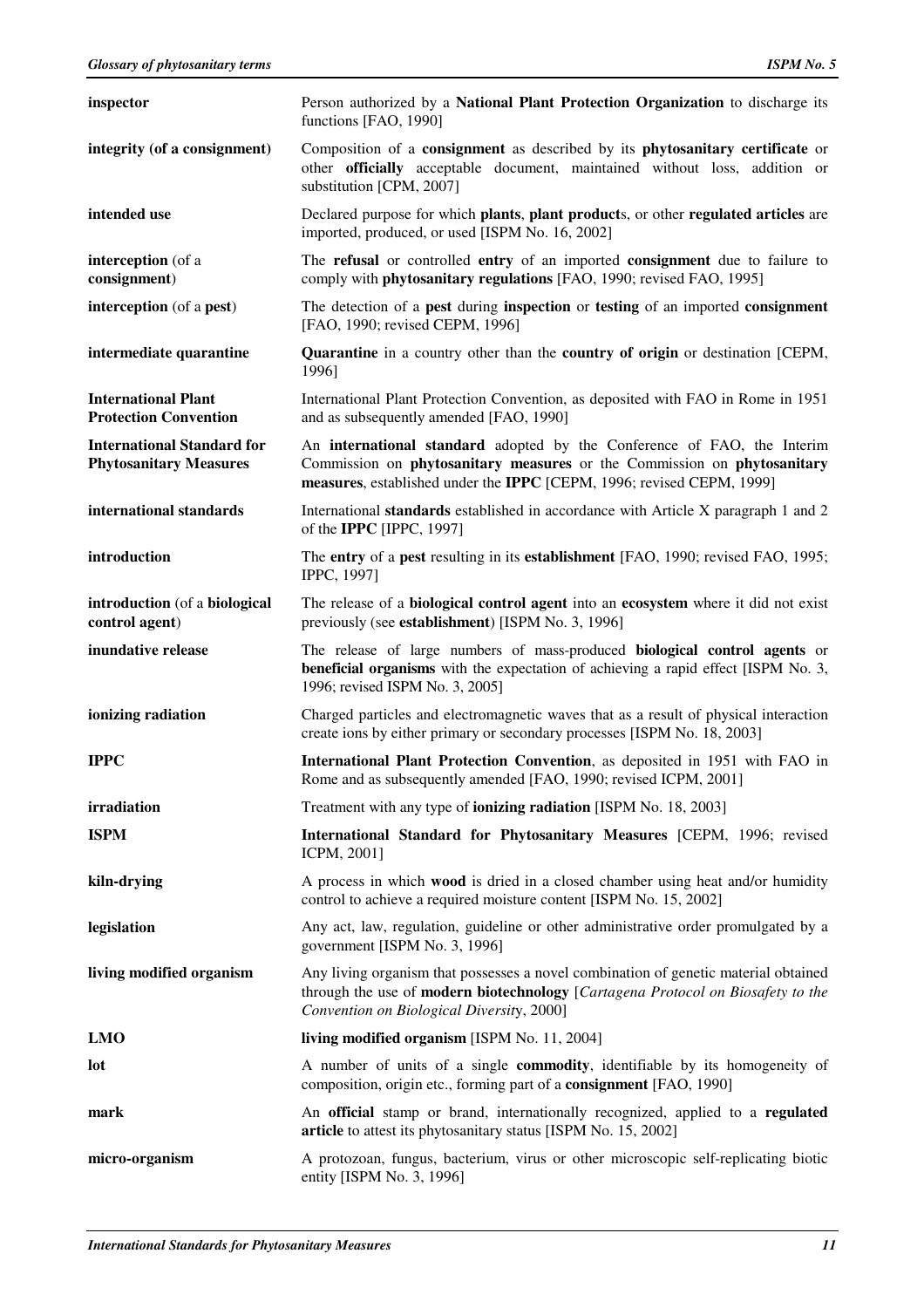| minimum absorbed dose<br>(Dmin)                  | The localized minimum absorbed dose within the process load [ISPM No. 18,<br>2003]                                                                                                                                                                                                                         |
|--------------------------------------------------|------------------------------------------------------------------------------------------------------------------------------------------------------------------------------------------------------------------------------------------------------------------------------------------------------------|
| modern biotechnology                             | The application of:<br>a. in vitro nucleic acid techniques, including recombinant deoxyribonucleic<br>acid (DNA) and direct injection of nucleic acid into cells or organelles; or<br>b. fusion of cells beyond the taxonomic family,                                                                      |
|                                                  | that overcome natural physiological reproductive or recombination barriers and that<br>are not techniques used in traditional breeding and selection. [Cartagena Protocol]<br>on Biosafety to the Convention on Biological Diversity, 2000]                                                                |
| monitoring                                       | An official ongoing process to verify phytosanitary situations [CEPM, 1996]                                                                                                                                                                                                                                |
| monitoring survey                                | Ongoing survey to verify the characteristics of a pest population [FAO, 1995]                                                                                                                                                                                                                              |
| <b>National Plant Protection</b><br>Organization | <b>Official</b> service established by a government to discharge the functions specified by<br>the IPPC [FAO, 1990; formerly Plant Protection Organization (National)]                                                                                                                                     |
| natural enemy                                    | An organism which lives at the expense of another organism in its area of origin and<br>which may help to limit the population of that organism. This includes parasitoids,<br>parasites, predators, phytophagous organisms and pathogens [ISPM No. 3, 1996;<br>revised ISPM No. 3, 2005]                  |
| naturally occurring                              | A component of an <b>ecosystem</b> or a selection from a wild population, not altered by<br>artificial means [ISPM No. 3, 1996]                                                                                                                                                                            |
| non-quarantine pest                              | <b>Pest</b> that is not a <b>quarantine pest</b> for an <b>area</b> [FAO, 1995]                                                                                                                                                                                                                            |
| <b>NPPO</b>                                      | National Plant Protection Organization [FAO, 1990; ICPM, 2001]                                                                                                                                                                                                                                             |
| occurrence                                       | The presence in an area of a pest officially recognized to be indigenous or<br>introduced and not officially reported to have been eradicated [FAO, 1990;<br>revised FAO, 1995; ISPM No. 17; formerly occur]                                                                                               |
| official                                         | Established, authorized or performed by a National Plant Protection Organization<br>[FAO, 1990]                                                                                                                                                                                                            |
| official control                                 | The active enforcement of mandatory phytosanitary regulations and the<br>application of mandatory phytosanitary procedures with the objective of<br>eradication or containment of quarantine pests or for the management of<br>regulated non-quarantine pests (see Glossary Supplement No. 1) [ICPM, 2001] |
| organism                                         | Any biotic entity capable of reproduction or replication in its naturally occurring state<br>[ISPM No. 3, 1996; revised ISPM No. 3, 2005]                                                                                                                                                                  |
| outbreak                                         | A recently detected <b>pest</b> population, including an <b>incursion</b> , or a sudden significant<br>increase of an established pest population in an area [FAO, 1995; revised ICPM,<br>2003]                                                                                                            |
| packaging                                        | Material used in supporting, protecting or carrying a <b>commodity</b> [ISPM No. 20,<br>2004]                                                                                                                                                                                                              |
| parasite                                         | An organism which lives on or in a larger organism, feeding upon it [ISPM No. 3,<br>1996]                                                                                                                                                                                                                  |
| parasitoid                                       | An insect parasitic only in its immature stages, killing its host in the process of its<br>development, and free living as an adult [ISPM No. 3, 1996]                                                                                                                                                     |
| pathogen                                         | Micro-organism causing disease [ISPM No. 3, 1996]                                                                                                                                                                                                                                                          |
| pathway                                          | Any means that allows the <b>entry</b> or <b>spread</b> of a <b>pest</b> [FAO, 1990; revised FAO,<br>1995]                                                                                                                                                                                                 |
| pest                                             | Any species, strain or biotype of plant, animal or pathogenic agent injurious to<br>plants or plant products [FAO, 1990; revised FAO, 1995; IPPC, 1997]                                                                                                                                                    |
| pest categorization                              | The process for determining whether a pest has or has not the characteristics of a<br>quarantine pest or those of a regulated non-quarantine pest [ISPM No. 11, 2001]                                                                                                                                      |
| pest diagnosis                                   | The process of detection and identification of a <b>pest</b> [ISPM No. 27, 2006]                                                                                                                                                                                                                           |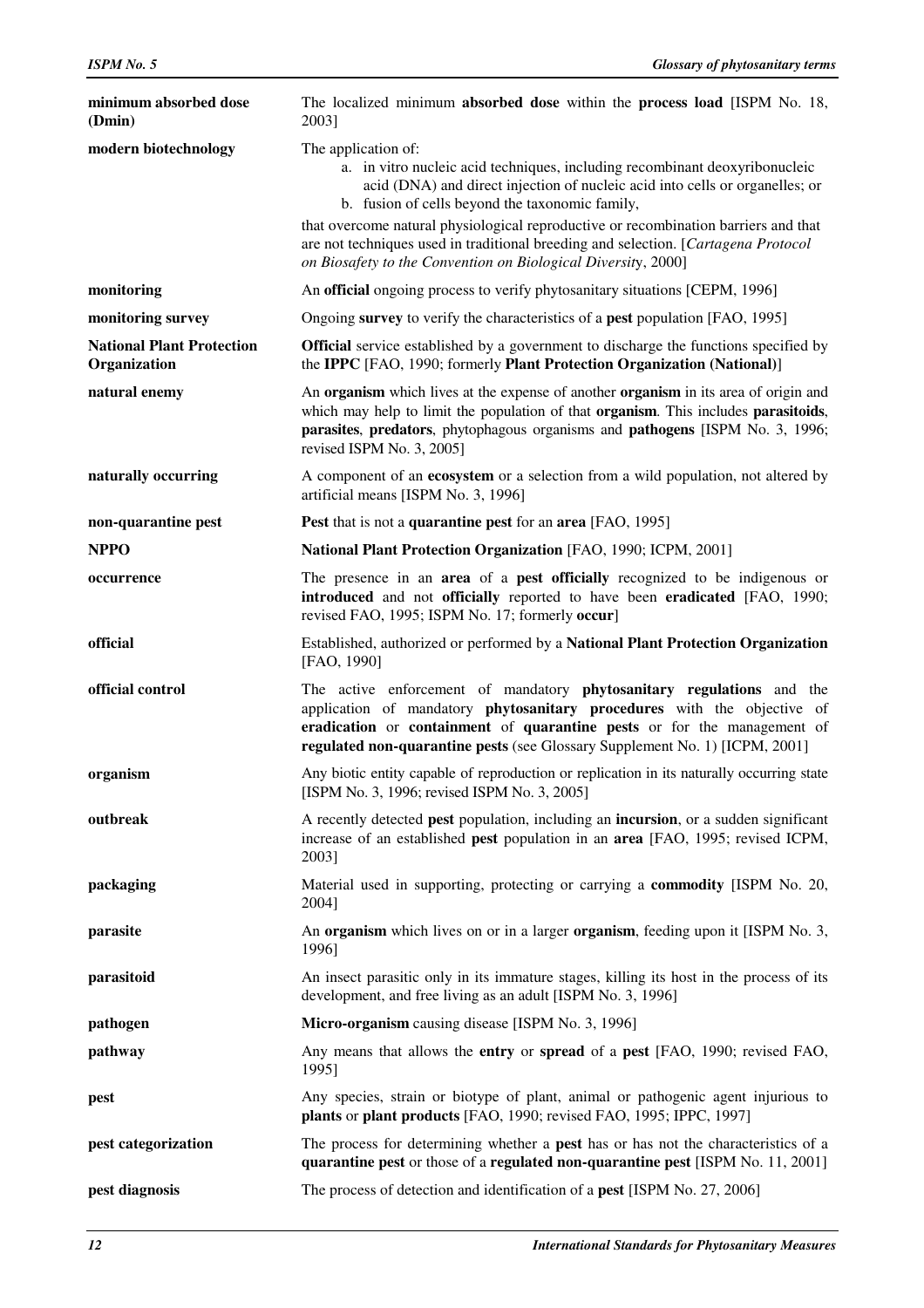| <b>Pest Free Area</b>                                           | An area in which a specific pest does not occur as demonstrated by scientific<br>evidence and in which, where appropriate, this condition is being officially<br>maintained [FAO, 1995]                                                                                                                                                                               |
|-----------------------------------------------------------------|-----------------------------------------------------------------------------------------------------------------------------------------------------------------------------------------------------------------------------------------------------------------------------------------------------------------------------------------------------------------------|
| pest free place of production                                   | <b>Place of production</b> in which a specific <b>pest</b> does not occur as demonstrated by<br>scientific evidence and in which, where appropriate, this condition is being officially<br>maintained for a defined period [ISPM No. 10, 1999]                                                                                                                        |
| pest free production site                                       | A defined portion of a <b>place of production</b> in which a specific <b>pest</b> does not occur<br>as demonstrated by scientific evidence and in which, where appropriate, this<br>condition is being officially maintained for a defined period and that is managed as a<br>separate unit in the same way as a pest free place of production [ISPM No. 10,<br>1999] |
| pest record                                                     | A document providing information concerning the presence or absence of a specific<br>pest at a particular location at a certain time, within an area (usually a country)<br>under described circumstances [CEPM, 1997]                                                                                                                                                |
| pest risk (for quarantine<br>pests)                             | The probability of <b>introduction</b> and <b>spread</b> of a <b>pest</b> and the magnitude of the<br>associated potential economic consequences (see Glossary Supplement No. 2)<br>[ISPM No. 2, 2007]                                                                                                                                                                |
| pest risk (for regulated non-<br>quarantine pests)              | The probability that a <b>pest</b> in <b>plants for planting</b> affects the <b>intended use</b> of those<br>plants with an economically unacceptable impact (see Glossary Supplement No. 2)<br>[ISPM No. 2, 2007]                                                                                                                                                    |
| <b>Pest Risk Analysis</b><br>(agreed interpretation)            | The process of evaluating biological or other scientific and economic evidence to<br>determine whether an organism is a pest, whether it should be regulated, and the<br>strength of any phytosanitary measures to be taken against it [FAO, 1995; revised<br>IPPC, 1997; ISPM No. 2, 2007]                                                                           |
| pest risk assessment (for<br>quarantine pests)                  | Evaluation of the probability of the <b>introduction</b> and <b>spread</b> of a <b>pest</b> and the<br>magnitude of the associated potential economic consequences (see Glossary<br>Supplement No. 2) [FAO, 1995; revised ISPM No. 11, 2001; ISPM No. 2, 2007]                                                                                                        |
| pest risk assessment (for<br>regulated non-quarantine<br>pests) | Evaluation of the probability that a pest in plants for planting affects the intended<br>use of those plants with an economically unacceptable impact (see Glossary<br>Supplement No. 2) [ICPM, 2005]                                                                                                                                                                 |
| pest risk management (for<br>quarantine pests)                  | Evaluation and selection of options to reduce the risk of <b>introduction</b> and <b>spread</b> of<br>a pest [FAO, 1995; revised ISPM No. 11, 2001]                                                                                                                                                                                                                   |
| pest risk management (for<br>regulated non-quarantine<br>pests) | Evaluation and selection of options to reduce the risk that a pest in plants for<br>planting causes an economically unacceptable impact on the intended use of those<br>plants (see Glossary Supplement No. 2) [ICPM, 2005]                                                                                                                                           |
| pest status (in an area)                                        | Presence or absence, at the present time, of a <b>pest</b> in an <b>area</b> , including where<br>appropriate its distribution, as officially determined using expert judgement on the<br>basis of current and historical pest records and other information [CEPM, 1997;<br>revised ICPM, 1998]                                                                      |
| <b>PFA</b>                                                      | Pest Free Area [FAO, 1995; revised ICPM, 2001]                                                                                                                                                                                                                                                                                                                        |
| phytosanitary action                                            | An official operation, such as inspection, testing, surveillance or treatment,<br>undertaken to implement phytosanitary measures [ICPM, 2001; revised ICPM,<br>2005]                                                                                                                                                                                                  |
| <b>Phytosanitary Certificate</b>                                | Certificate patterned after the model certificates of the IPPC [FAO, 1990]                                                                                                                                                                                                                                                                                            |
| phytosanitary certification                                     | Use of phytosanitary procedures leading to the issue of a Phytosanitary<br>Certificate [FAO, 1990]                                                                                                                                                                                                                                                                    |
| phytosanitary import<br>requirements                            | Specific <b>phytosanitary measures</b> established by an importing country concerning<br>consignments moving into that country [ICPM, 2005]                                                                                                                                                                                                                           |
| phytosanitary legislation                                       | Basic laws granting legal authority to a National Plant Protection Organization<br>from which phytosanitary regulations may be drafted [FAO, 1990; revised FAO,<br>1995]                                                                                                                                                                                              |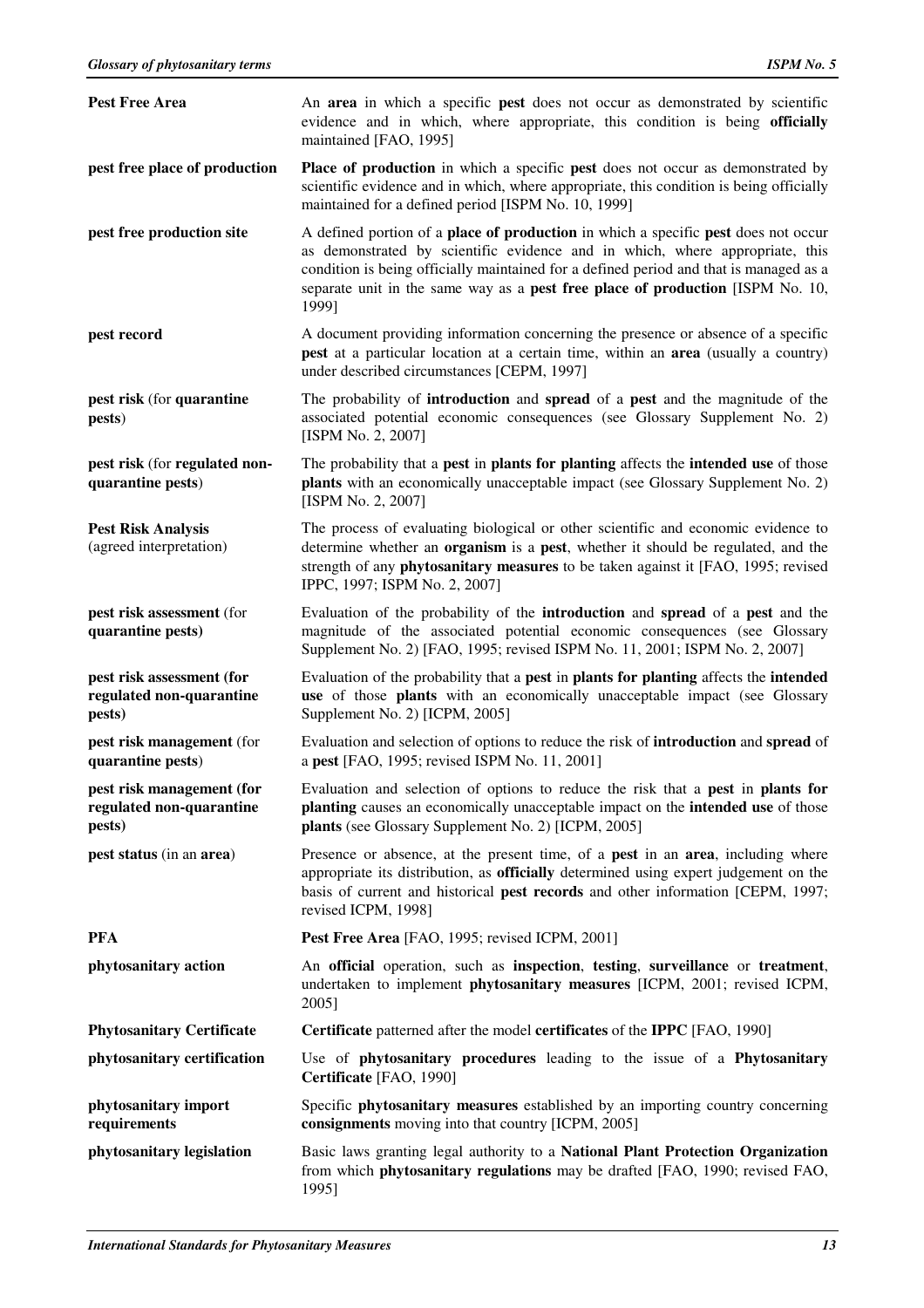| phytosanitary measure   | Any legislation, regulation or official procedure having the purpose to prevent the                     |
|-------------------------|---------------------------------------------------------------------------------------------------------|
| (agreed interpretation) | <b>introduction</b> and/or <b>spread</b> of <b>quarantine</b> pests, or to limit the economic impact of |
|                         | regulated non-quarantine pests [FAO, 1995; revised IPPC, 1997; ISPM, 2002]                              |

*The agreed interpretation of the term phytosanitary measure accounts for the relationship of phytosanitary measures to regulated non-quarantine pests. This relationship is not adequately reflected in the definition found in Article II of the IPPC (1997).* 

| phytosanitary procedure                     | Any official method for implementing phytosanitary measures including the<br>performance of inspections, tests, surveillance or treatments in connection with<br>regulated pests [FAO, 1990; revised FAO, 1995; CEPM, 1999; ICPM, 2001;<br>ICPM, 2005]                                                                                            |
|---------------------------------------------|---------------------------------------------------------------------------------------------------------------------------------------------------------------------------------------------------------------------------------------------------------------------------------------------------------------------------------------------------|
| phytosanitary regulation                    | <b>Official</b> rule to prevent the <b>introduction</b> and/or <b>spread</b> of <b>quarantine</b> pests, or to<br>limit the economic impact of regulated non-quarantine pests, including<br>establishment of procedures for phytosanitary certification (see Glossary<br>Supplement No. 2) [FAO, 1990; revised FAO, 1995; CEPM, 1999; ICPM, 2001] |
| place of production                         | Any premises or collection of <b>fields</b> operated as a single production or farming unit.<br>This may include production sites which are separately managed for phytosanitary<br>purposes [FAO, 1990; revised CEPM, 1999]                                                                                                                      |
| plant pest                                  | See pest                                                                                                                                                                                                                                                                                                                                          |
| plant products                              | Unmanufactured material of <b>plant</b> origin (including grain) and those manufactured<br>products that, by their nature or that of their processing, may create a risk for the<br>introduction and spread of pests [FAO, 1990; revised IPPC, 1997; formerly plant<br>product]                                                                   |
| plant protection organization<br>(national) | <b>See National Plant Protection Organization</b>                                                                                                                                                                                                                                                                                                 |
| plant quarantine                            | All activities designed to prevent the <b>introduction</b> and/or <b>spread</b> of <b>quarantine</b><br>pests or to ensure their official control [FAO, 1990; revised FAO, 1995]                                                                                                                                                                  |
| planting (including<br>replanting)          | Any operation for the placing of <b>plants</b> in a <b>growing medium</b> , or by grafting or<br>similar operations, to ensure their subsequent growth, reproduction or propagation<br>[FAO, 1990; revised CEPM, 1999]                                                                                                                            |
| plants                                      | Living plants and parts thereof, including seeds and germplasm [FAO, 1990;<br>revised IPPC, 1997]                                                                                                                                                                                                                                                 |
| plants for planting                         | Plants intended to remain planted, to be planted or replanted [FAO, 1990]                                                                                                                                                                                                                                                                         |
| plants in vitro                             | A commodity class for plants growing in an aseptic medium in a closed container<br>[FAO, 1990; revised CEPM, 1999; ICPM, 2002; formerly plants in tissue culture]                                                                                                                                                                                 |
| point of entry                              | Airport, seaport or land border point officially designated for the importation of<br>consignments, and/or entrance of passengers [FAO, 1995]                                                                                                                                                                                                     |
| post-entry quarantine                       | <b>Quarantine</b> applied to a <b>consignment</b> after <b>entry</b> [FAO, 1995]                                                                                                                                                                                                                                                                  |
| <b>PRA</b>                                  | Pest Risk Analysis [FAO, 1995; revised ICPM, 2001]                                                                                                                                                                                                                                                                                                |
| PRA area                                    | Area in relation to which a Pest Risk Analysis is conducted [FAO, 1995]                                                                                                                                                                                                                                                                           |
| practically free                            | Of a consignment, field, or place of production, without pests (or a specific pest)<br>in numbers or quantities in excess of those that can be expected to result from, and<br>be consistent with good cultural and handling practices employed in the production<br>and marketing of the commodity [FAO, 1990; revised FAO, 1995]                |
| pre-clearance                               | Phytosanitary certification and/or clearance in the country of origin, performed<br>by or under the regular supervision of the National Plant Protection Organization<br>of the country of destination [FAO, 1990; revised FAO, 1995]                                                                                                             |
| predator                                    | A natural enemy that preys and feeds on other animal organisms, more than one of<br>which are killed during its lifetime [ISPM No. 3, 1996]                                                                                                                                                                                                       |
| process load                                | A volume of material with a specified loading configuration and treated as a single<br>entity [ISPM No. 18, 2003]                                                                                                                                                                                                                                 |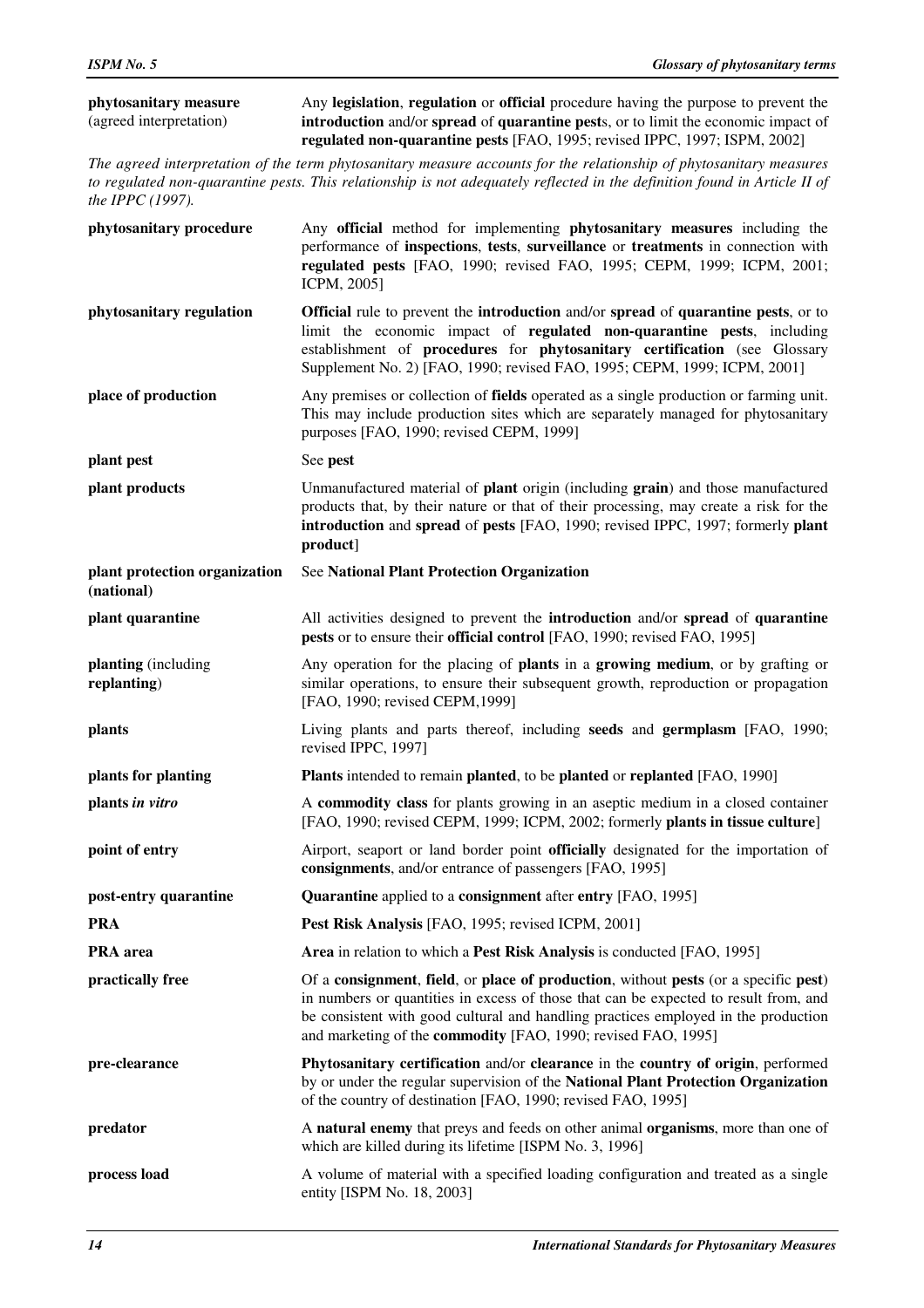| processed wood material                          | Products that are a composite of wood constructed using glue, heat and pressure, or<br>any combination thereof [ISPM No. 15, 2002]                                                                                                                                                                                                                                                                       |
|--------------------------------------------------|----------------------------------------------------------------------------------------------------------------------------------------------------------------------------------------------------------------------------------------------------------------------------------------------------------------------------------------------------------------------------------------------------------|
| prohibition                                      | A phytosanitary regulation forbidding the importation or movement of specified<br>pests or commodities [FAO, 1990; revised FAO, 1995]                                                                                                                                                                                                                                                                    |
| protected area                                   | A regulated area that an NPPO has determined to be the minimum area necessary<br>for the effective protection of an endangered area [FAO, 1990; omitted from FAO,<br>1995; new concept from CEPM, 1996]                                                                                                                                                                                                  |
| provisional measure                              | A phytosanitary regulation or procedure established without full technical<br>justification owing to current lack of adequate information. A provisional measure<br>is subjected to periodic review and full technical justification as soon as possible<br>[ICPM, 2001]                                                                                                                                 |
| quarantine                                       | <b>Official</b> confinement of <b>regulated articles</b> for observation and research or for<br>further inspection, testing and/or treatment [FAO, 1990; revised FAO, 1995;<br>CEPM, 1999]                                                                                                                                                                                                               |
| quarantine area                                  | An area within which a quarantine pest is present and is being officially<br>controlled [FAO, 1990; revised FAO, 1995]                                                                                                                                                                                                                                                                                   |
| quarantine pest                                  | A pest of potential economic importance to the area endangered thereby and not<br>yet present there, or present but not widely distributed and being officially<br>controlled [FAO, 1990; revised FAO, 1995; IPPC 1997]                                                                                                                                                                                  |
| quarantine station                               | <b>Official</b> station for holding <b>plants</b> or <b>plant products</b> in <b>quarantine</b> [FAO, 1990;<br>revised FAO, 1995; formerly quarantine station or facility]                                                                                                                                                                                                                               |
| raw wood                                         | Wood which has not undergone processing or treatment [ISPM No. 15, 2002]                                                                                                                                                                                                                                                                                                                                 |
| re-exported consignment                          | <b>Consignment</b> that has been imported into a country from which it is then exported.<br>The consignment may be stored, split up, combined with other consignments or have<br>its packaging changed (formerly country of re-export) [FAO, 1990; revised CEPM,<br>1996; CEPM, 1999; ICPM, 2001; ICPM, 2002]                                                                                            |
| reference specimen(s)                            | Individual specimen(s) from a specific population conserved in a reference culture<br>collection and, where possible, in publicly available collection(s) [ISPM No. 3, 2005]                                                                                                                                                                                                                             |
| refusal                                          | Forbidding entry of a consignment or other regulated article when it fails to<br>comply with phytosanitary regulations [FAO, 1990; revised FAO, 1995]                                                                                                                                                                                                                                                    |
| <b>Regional Plant Protection</b><br>Organization | An intergovernmental organization with the functions laid down by Article IX of the<br>IPPC [FAO, 1990; revised FAO, 1995; CEPM, 1999; formerly plant protection<br>organization (regional)]                                                                                                                                                                                                             |
| regional standards                               | Standards established by a Regional Plant Protection Organization for the<br>guidance of the members of that organization [IPPC, 1997]                                                                                                                                                                                                                                                                   |
| regulated area                                   | An area into which, within which and/or from which plants, plant products and<br>other regulated articles are subjected to phytosanitary regulations or procedures<br>in order to prevent the introduction and/or spread of quarantine pests or to limit<br>the economic impact of <b>regulated non-quarantine pests</b> (see Glossary Supplement<br>No. 2) [CEPM, 1996; revised CEPM, 1999; ICPM, 2001] |
| regulated article                                | Any plant, plant product, storage place, packaging, conveyance, container, soil and<br>any other organism, object or material capable of harbouring or spreading pests,<br>deemed to require phytosanitary measures, particularly where international<br>transportation is involved [FAO, 1990; revised FAO, 1995; IPPC, 1997]                                                                           |
| regulated non-quarantine<br>pest                 | A non-quarantine pest whose presence in plants for planting affects the intended<br>use of those plants with an economically unacceptable impact and which is<br>therefore regulated within the territory of the importing contracting party (see<br>Glossary Supplement No. 2) [IPPC, 1997]                                                                                                             |
| regulated pest                                   | A quarantine pest or a regulated non-quarantine pest [IPPC, 1997]                                                                                                                                                                                                                                                                                                                                        |
| release (into the<br>environment)                | Intentional liberation of an <b>organism</b> into the environment (see <b>introduction</b> and<br>establishment) [ISPM No. 3, 1996]                                                                                                                                                                                                                                                                      |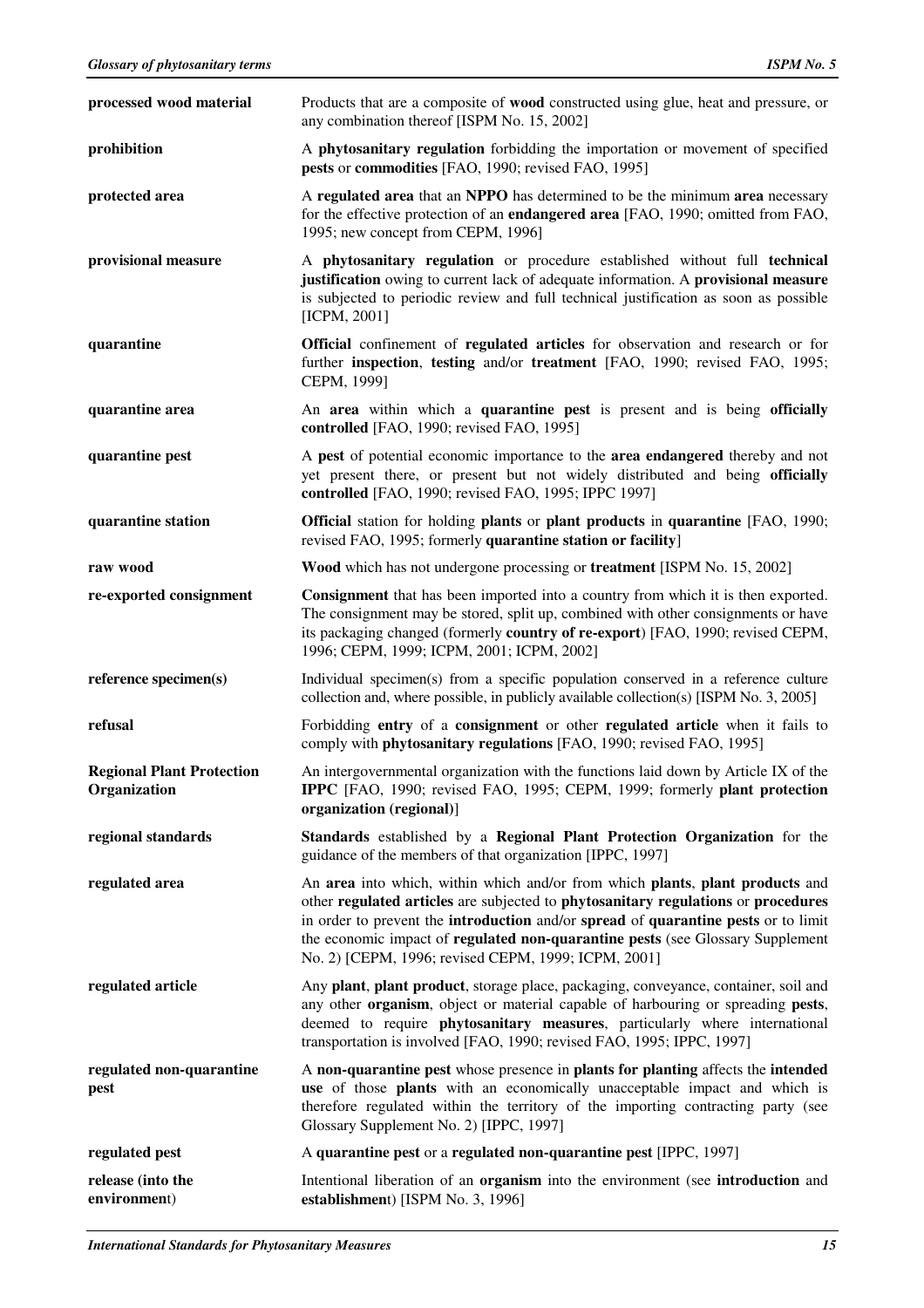| release (of a consignment) | Authorization for entry after clearance [FAO, 1995]                                                                                                                                                                                                                                                                         |
|----------------------------|-----------------------------------------------------------------------------------------------------------------------------------------------------------------------------------------------------------------------------------------------------------------------------------------------------------------------------|
| replanting                 | See planting                                                                                                                                                                                                                                                                                                                |
| required response          | A specified level of effect for a <b>treatment</b> [ISPM No. 18, 2003]                                                                                                                                                                                                                                                      |
| restriction                | A phytosanitary regulation allowing the importation or movement of specified<br>commodities subject to specific requirements [CEPM, 1996, revised CEPM, 1999]                                                                                                                                                               |
| <b>RNQP</b>                | Regulated non-quarantine pest [ISPM No. 16, 2002]                                                                                                                                                                                                                                                                           |
| round wood                 | Wood not sawn longitudinally, carrying its natural rounded surface, with or without<br>bark [FAO, 1990]                                                                                                                                                                                                                     |
| <b>RPPO</b>                | Regional Plant Protection Organization [FAO, 1990; revised ICPM, 2001]                                                                                                                                                                                                                                                      |
| sawn wood                  | Wood sawn longitudinally, with or without its natural rounded surface with or<br>without bark [FAO, 1990]                                                                                                                                                                                                                   |
| <b>Secretary</b>           | Secretary of the Commission appointed pursuant to Article XII [IPPC, 1997]                                                                                                                                                                                                                                                  |
| seeds                      | A commodity class for seeds for planting or intended for planting and not for<br>consumption or processing (see grain) [FAO, 1990; revised ICPM, 2001]                                                                                                                                                                      |
| <b>SIT</b>                 | sterile insect technique [ISPM No. 3, 2005]                                                                                                                                                                                                                                                                                 |
| specificity                | A measure of the host range of a biological control agent on a scale ranging from<br>an extreme specialist only able to complete development on a single species or strain<br>of its host (monophagous) to a generalist with many hosts ranging over several<br>groups of <b>organisms</b> (polyphagous) [ISPM No. 3, 1996] |
| spread                     | Expansion of the geographical distribution of a <b>pest</b> within an <b>area</b> [FAO, 1995]                                                                                                                                                                                                                               |
| standard                   | Document established by consensus and approved by a recognized body, that<br>provides, for common and repeated use, rules, guidelines or characteristics for<br>activities or their results, aimed at the achievement of the optimum degree of order<br>in a given context [FAO, 1995; ISO/IEC GUIDE 2:1991 definition]     |
| sterile insect             | An insect that, as a result of a specific treatment, is unable to reproduce [ISPM No. 3,<br>2005]                                                                                                                                                                                                                           |
| sterile insect technique   | Method of pest control using area-wide inundative release of sterile insects to<br>reduce reproduction in a field population of the same species [ISPM No. 3, 2005]                                                                                                                                                         |
| stored product             | Unmanufactured plant product intended for consumption or processing, stored in a<br>dried form (this includes in particular grain and dried fruits and vegetables) [FAO,<br>1990]                                                                                                                                           |
| suppression                | The application of <b>phytosanitary measures</b> in an infested <b>area</b> to reduce <b>pest</b><br>populations [FAO, 1995; revised CEPM, 1999]                                                                                                                                                                            |
| surveillance               | An official process which collects and records data on pest occurrence or absence<br>by survey, monitoring or other procedures [CEPM, 1996]                                                                                                                                                                                 |
| survey                     | An official procedure conducted over a defined period of time to determine the<br>characteristics of a <b>pest</b> population or to determine which species <b>occur</b> in an <b>area</b><br>[FAO, 1990; revised CEPM, 1996]                                                                                               |
| systems approach(es)       | The integration of different risk management measures, at least two of which act<br>independently, and which cumulatively achieve the appropriate level of protection<br>against regulated pests [ISPM No. 14, 2002; revised ICPM, 2005]                                                                                    |
| technically justified      | Justified on the basis of conclusions reached by using an appropriate pest risk<br>analysis or, where applicable, another comparable examination and evaluation of<br>available scientific information [IPPC, 1997]                                                                                                         |
| test                       | Official examination, other than visual, to determine if pests are present or to<br>identify pests [FAO, 1990]                                                                                                                                                                                                              |
| transience                 | Presence of a pest that is not expected to lead to establishment [ISPM No. 8, 1998]                                                                                                                                                                                                                                         |
| transit                    | See consignment in transit                                                                                                                                                                                                                                                                                                  |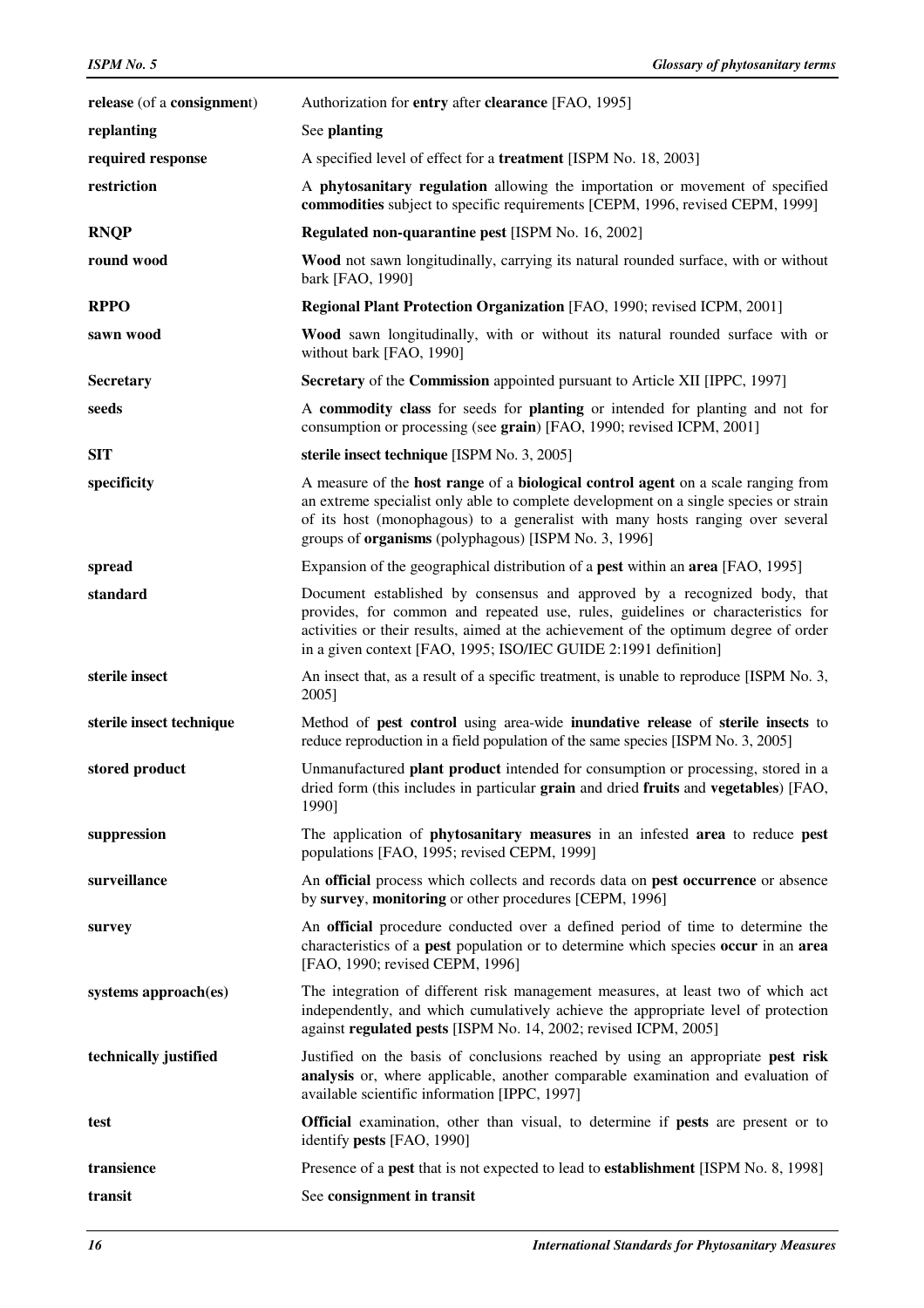| transparency            | The principle of making available, at the international level, <b>phytosanitary</b><br>measures and their rationale [FAO, 1995; revised CEPM, 1999; based on the World<br>Trade Organization Agreement on the Application of Sanitary and Phytosanitary<br>Measures]                         |
|-------------------------|----------------------------------------------------------------------------------------------------------------------------------------------------------------------------------------------------------------------------------------------------------------------------------------------|
| treatment               | <b>Official</b> procedure for the killing, <b>inactivation</b> or removal of <b>pests</b> , or for rendering<br><b>pests</b> infertile or for <b>devitalization</b> [FAO, 1990, revised FAO, 1995; ISPM No. 15,<br>2002; ISPM No. 18, 2003; ICPM, 2005]                                      |
| treatment schedule      | The critical parameters of a <b>treatment</b> which need to be met to achieve the intended<br>outcome (i.e. the killing, <b>inactivation</b> or removal of <b>pests</b> , or rendering <b>pests</b><br>infertile, or <b>devitalization</b> ) at a stated <b>efficacy</b> [ISPM No. 28, 2007] |
| visual examination      | The physical examination of plants, <b>plant products</b> , or other <b>regulated articles</b> using<br>the unaided eye, lens, stereoscope or microscope to detect <b>pests</b> or <b>contaminants</b><br>without <b>testing</b> or processing [ISPM No. 23, 2005]                           |
| wood                    | A commodity class for round wood, sawn wood, wood chips or dunnage, with or<br>without bark [FAO, 1990; revised ICPM, 2001]                                                                                                                                                                  |
| wood packaging material | <b>Wood</b> or wood products (excluding paper products) used in supporting, protecting<br>or carrying a <b>commodity</b> (includes <b>dunnage</b> ) [ISPM No. 15, 2002]                                                                                                                      |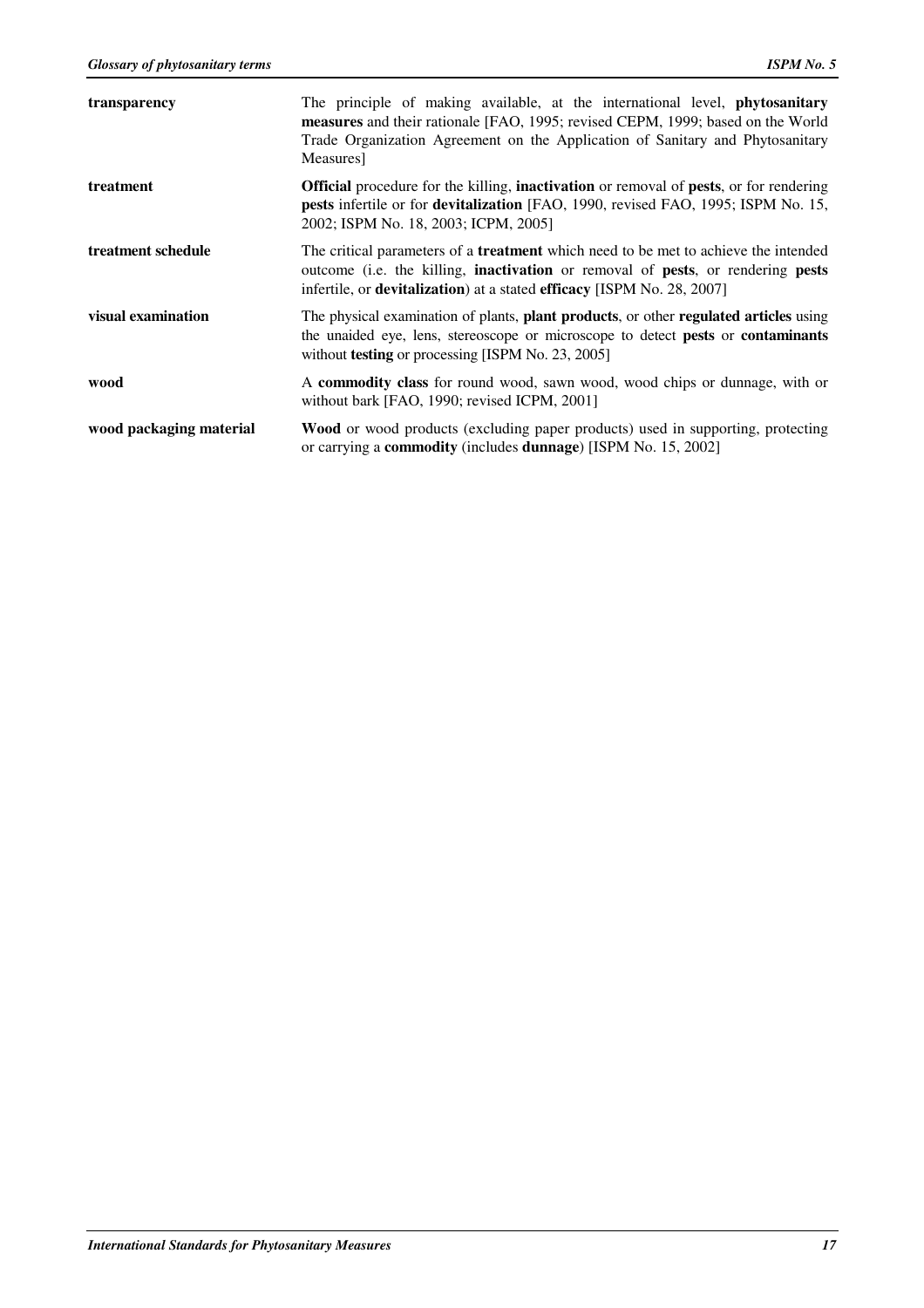#### Supplement No. 1

#### **GUIDELINES ON THE INTERPRETATION AND APPLICATION OF THE CONCEPT OF OFFICIAL CONTROL FOR REGULATED PESTS**

#### **1. Purpose**

The words *officially controlled* express an essential concept in the definition of a quarantine pest. *The Glossary of phytosanitary terms* defines official as "established, authorized or performed by an NPPO" and control as "suppression, containment or eradication of a pest population". However, for phytosanitary purposes, the concept of *official control* is not adequately expressed by the combination of these two definitions. The purpose of this guideline is to describe more precisely the interpretation of the concept of official control and its application in practice.

#### **2. Scope**

This guideline refers only to the official control of regulated pests. For the purposes of this guideline, the relevant regulated pests are both quarantine pests that are present in an importing country but not widely distributed and regulated non-quarantine pests.

#### **3. Definition**

Official control is defined as:

*The active enforcement of mandatory phytosanitary regulations and the application of mandatory phytosanitary procedures with the objective of eradication or containment of quarantine pests or for the management of regulated non-quarantine pests.* 

#### **4. General Requirements**

Official control is subject to the "principles of plant quarantine as related to international trade," in particular the principles of non-discrimination, transparency, equivalence and risk analysis.

In the case of a quarantine pest that is present but not widely distributed, and where appropriate in the case of certain regulated non-quarantine pests, the importing country should define the infested area(s), endangered area(s) and protected area(s).

Official control includes:

- eradication and/or containment in the infested area(s)
- surveillance in the endangered  $area(s)$
- measures related to controls on movement into and within the protected area(s) including measures applied at import.

All official control programmes have elements that are mandatory. At minimum, programme evaluation and pest surveillance are required in official control programmes to determine the need for and effect of control to justify measures applied at import for the same purpose. Measures applied at import should be consistent with the principle of non-discrimination (see section 5.1 below).

For quarantine pests, eradication and containment may have an element of suppression. For regulated non-quarantine pests, suppression may be used to avoid unacceptable economic impact as it applies to the intended use of plants for planting.

# **5. Specific Requirements**

#### **5.1 Non-discrimination**

The principle of non-discrimination between domestic and import requirements is fundamental. In particular, requirements for imports should not be more stringent than the effect of official control in an importing country. There should therefore be consistency between import and domestic requirements for a defined pest:

- import requirements should not be more stringent than domestic requirements;
- domestic and import requirements should be the same or have an equivalent effect;
- mandatory elements of domestic and import requirements should be the same;
- the intensity of inspection of imported consignments should be the same as equivalent processes in domestic control programmes;
- in the case of non-compliance, the same or equivalent actions should be taken on imported consignments as are taken domestically;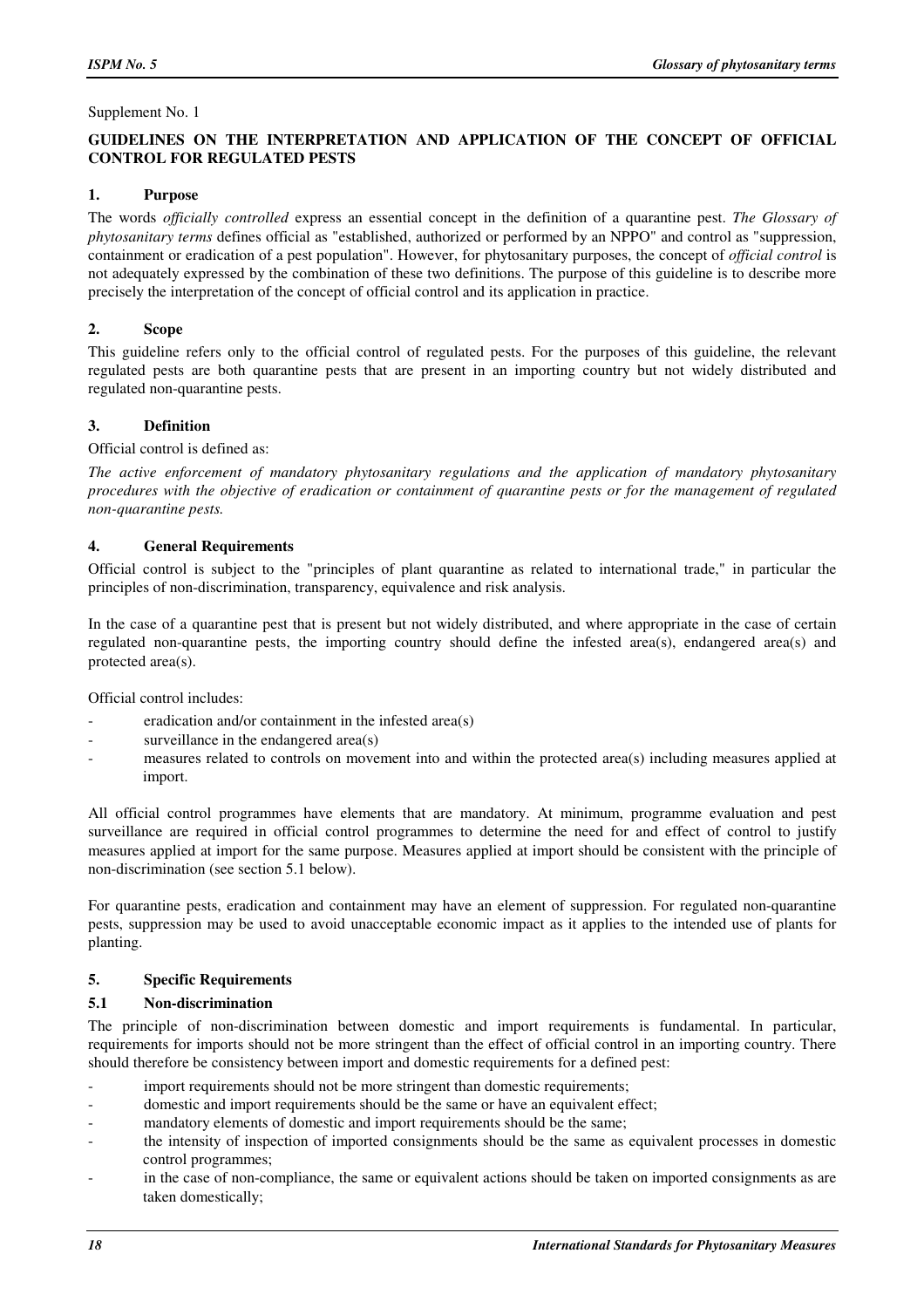- if a tolerance is applied within a national programme, the same tolerance should be applied to equivalent imported material. In particular, if no action is taken in the national official control programme because the infestation level does not exceed a particular level, then no action should be taken for an imported consignment if its infestation level does not exceed that same level. Compliance with import tolerance is generally determined by inspection or testing at entry, whereas the tolerance for domestic consignments should be determined at the last point where official control is applied;
- if downgrading or reclassifying is permitted within a national official control programme, similar options should be available for imported consignments.

#### **5.2 Transparency**

The import and domestic requirements for official control should be documented and made available, on request.

#### **5.3 Technical justification (risk analysis)**

Domestic and import requirements should be technically justified and result in non-discriminatory risk management.

#### **5.4 Enforcement**

The domestic enforcement of official control programmes should be equivalent to the enforcement of import requirements. Enforcement should include:

- a legal basis
- operational implementation
- evaluation and review
- official action in case of non-compliance.

#### **5.5 Mandatory nature of official control**

Official control is mandatory in the sense that all persons involved are legally bound to perform the actions required. The scope of official control programmes for quarantine pests is completely mandatory (e.g. procedures for eradication campaigns), whereas the scope for regulated non-quarantine pests is mandatory only in certain circumstances (e.g. official certification programmes).

#### **5.6 Area of application**

An official control programme can be applied at national, sub-national or local area level. The area of application of official control measures should be specified. Any import restrictions should have the same effect as the measures applied internally for official control.

#### **5.7 NPPO authority and involvement in official control**

Official control should:

- be established or recognized by the national government or the NPPO under appropriate legislative authority
- be performed, managed, supervised or, at minimum, audited/reviewed by the NPPO
- have enforcement assured by the national government or the NPPO
- be modified, terminated or lose official recognition by the national government or the NPPO.

Responsibility and accountability for official control programmes rests with the national government. Agencies other than the NPPO may be responsible for aspects of official control programmes, and certain aspects of official control programmes may be the responsibility of sub-national authorities or the private sector. The NPPO should be fully aware of all aspects of official control programmes in their country.

#### **References**

*Report of the ICPM open-ended working group on official control*, 22-24 March 2000, Bordeaux, France, IPPC Secretariat, FAO, Rome.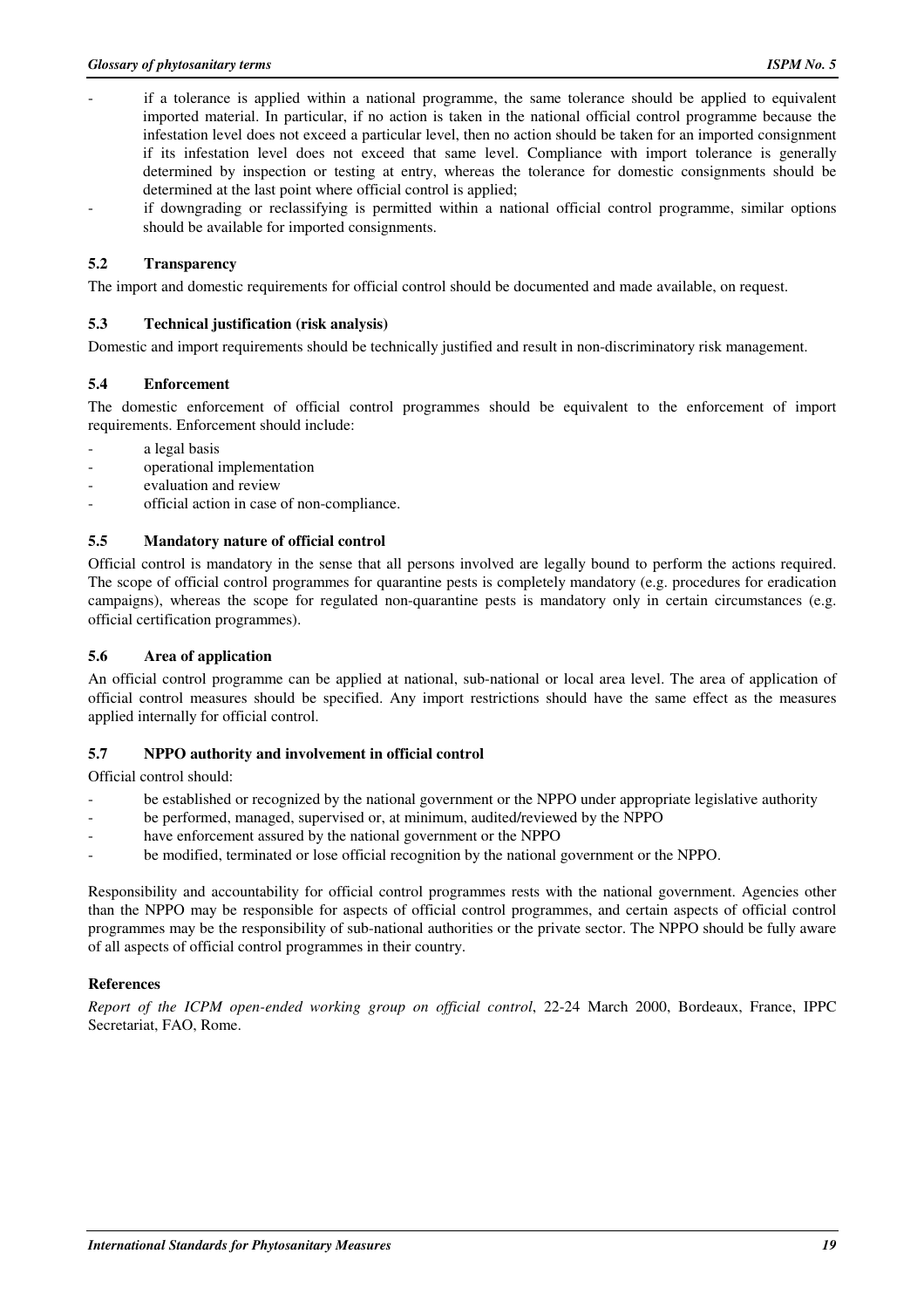#### Supplement No. 2

#### **GUIDELINES ON THE UNDERSTANDING OF** *POTENTIAL ECONOMIC IMPORTANCE* **AND RELATED TERMS INCLUDING REFERENCE TO ENVIRONMENTAL CONSIDERATIONS**

#### **1. Purpose and Scope**

These guidelines provide the background and other relevant information to clarify *potential economic importance* and related terms*,* so that such terms are clearly understood and their application is consistent with the International Plant Protection Convention (IPPC) and the International Standards for Phytosanitary Measures (ISPM). These guidelines also show the application of certain economic principles as they relate to the IPPC's objectives, in particular in protecting uncultivated/unmanaged plants, wild flora, habitats and ecosystems with respect to invasive alien species that are plant pests.

These guidelines clarify that the IPPC:

- can account for environmental concerns in economic terms using monetary or non-monetary values;
- asserts that market impacts are not the sole indicator of pest consequences;
- maintains the right of members to adopt phytosanitary measures with respect to pests for which the economic damage caused to plants, plant products or ecosystems within an area cannot be easily quantified.

They also clarify, with respect to plant pests, that the scope of the IPPC covers the protection of cultivated plants in agriculture (including horticulture or forestry), uncultivated/unmanaged plants, wild flora, habitats and ecosystems.

# **2. Background**

The IPPC has historically maintained that the adverse consequences of plant pests, including those concerning uncultivated/unmanaged plants, wild flora, habitats and ecosystems, are measured in economic terms. References to the terms *economic effects, economic impacts, potential economic importance* and *economically unacceptable impact* and the use of the word *economic* in the IPPC and in ISPMs has resulted in some misunderstanding of the application of such terms and of the focus of the IPPC.

The scope of the Convention applies to the protection of wild flora resulting in an important contribution to the conservation of biological diversity. However, it has been misinterpreted that the IPPC is only commercially focused and limited in scope. It has not been clearly understood that the IPPC can account for environmental concerns in economic terms. This has created issues of harmonization with other agreements, including the Convention on Biological Diversity and the Montreal Protocol on Substances that Deplete the Ozone Layer.

# **3. Economic Terms and Environmental Scope of the IPPC and ISPMs**

The economic terms found in the IPPC and ISPMs may be categorized as follows.

Terms requiring judgement to support policy decisions:

- *potential economic importance* (in the definition for *quarantine pest*);
- *economically unacceptable impact* (in the definition for *regulated non-quarantine pest*);
- *economically important loss* (in the definition for *endangered area*).

Terms related to evidence that supports the above judgements:

- limit the economic impact (in the definition for *phytosanitary regulation* and the agreed interpretation of *phytosanitary measure*);
- *economic evidence* (in the definition for *Pest Risk Analysis*);
- *cause economic damage* (in Article VII.3 of the IPPC, 1997);
- direct and indirect economic impacts (in ISPM No. 11 and ISPM No. 16);
- *economic consequences and potential economic consequences* (in ISPM No. 11);
- *commercial and non-commercial consequences* (in ISPM No. 11).

ISPM No. 2 refers to *environmental damage* as a factor to consider in the assessment of potential economic importance. Section 2.2.3 includes many items demonstrating the broad scope of economic impacts that is intended to be covered.

ISPM No. 11 notes in section 2.1.1.5 with respect to pest categorization, that there should be a clear indication that the pest is likely to have an unacceptable economic impact, which may include environmental impact, in the PRA area. Section 2.3 of the standard describes the procedure for assessing potential economic consequences of an introduction of a pest. Effects may be considered to be direct or indirect. Section 2.3.2.2 addresses analysis of commercial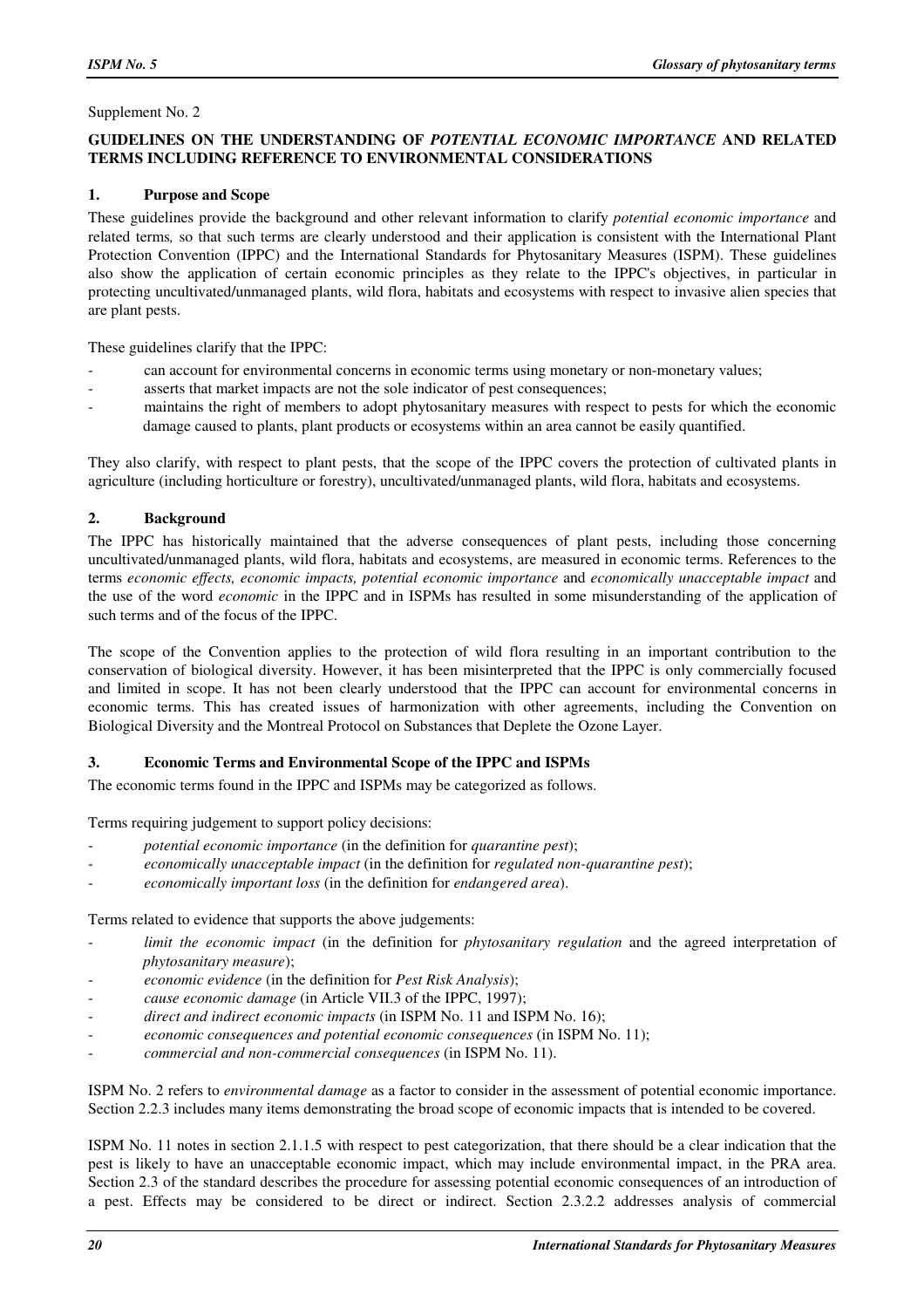consequences. Section 2.3.2.4 provides guidance on the assessment of the non-commercial and environmental consequences of pest introduction. It acknowledges that certain types of effects may not apply to an existing market that can be easily identified, but it goes on to state that the impacts could be approximated with an appropriate non-market valuation method. This section notes that if a quantitative measurement is not feasible, then this part of the assessment should at least include a qualitative analysis and an explanation of how the information is used in the risk analysis. *Environmental or other undesirable effects of control measures* are covered in section 2.3.1.2 (Indirect effects) as part of the analysis of economic consequences. Where a risk is found to be unacceptable, Section 3.4 provides guidance on the selection of risk management options, including measurements of cost-effectiveness, feasibility and least trade restrictiveness.

In April 2001 the ICPM recognized that under the IPPC's existing mandate, to take account of environmental concerns, further clarification should include consideration of the following five proposed points relating to potential environmental risks of plant pests:

- reduction or elimination of endangered (or threatened) native plant species;
- reduction or elimination of a keystone plant species (a species which plays a major role in the maintenance of an ecosystem);
- reduction or elimination of a plant species which is a major component of a native ecosystem;
- causing a change to plant biological diversity in such as way as to result in ecosystem destabilization;
- resulting in control, eradication or management programs that would be needed if a quarantine pest was introduced, and impacts of such programs (e.g. pesticides or the release of non-indigenous predators or parasites) on biological diversity.

Thus it is clear, with respect to plant pests, that the scope of the IPPC covers the protection of cultivated plants in agriculture (including horticulture and forestry), uncultivated/unmanaged plants, wild flora, habitats and ecosystems.

#### **4. Economic Considerations in PRA**

#### **4.1 Types of economic effect**

In PRA, economic effects should not be interpreted to be only market effects. Goods and services not sold in commercial markets can have economic value and economic analysis encompasses much more than the study of market goods and services. The use of the term *economic effects* provides a framework in which a wide variety of effects (including environmental and social effects) may be analysed. Economic analysis uses a monetary value as a measure to allow policy makers to compare costs and benefits from different types of goods and services. This does not preclude the use of other tools such as qualitative and environmental analyses that may not use monetary terms.

#### **4.2 Costs and benefits**

A general economic test for any policy is to pursue the policy if its benefit is at least as large as its cost. Costs and benefits are broadly understood to include both market and non-market aspects. Costs and benefits can be represented by both quantifiable measurements and qualitative measurements. Non-market goods and services may be difficult to quantify or measure but nevertheless are essential to consider.

Economic analysis for phytosanitary purposes can only provide information with regard to costs and benefits, and does not judge if one distribution is necessarily better than another distribution of costs and benefits of a specific policy. In principle, costs and benefits should be measured regardless to whom they occur. Given that judgments about the preferred distribution of costs and benefits are policy choices, these should have a rational relationship to phytosanitary considerations.

Costs and benefits should be counted whether they occur as a direct or indirect result of a pest introduction or if a chain of causation is required before the costs are incurred or the benefits realized. Costs and benefits associated with indirect consequences of pest introductions may be less certain than costs and benefits associated with direct consequences. Often, there is no monetary information about the cost of any loss that may result from pests introduced into natural environments. Any analysis should identify and explain uncertainties involved in estimating costs and benefits and assumptions should be clearly stated.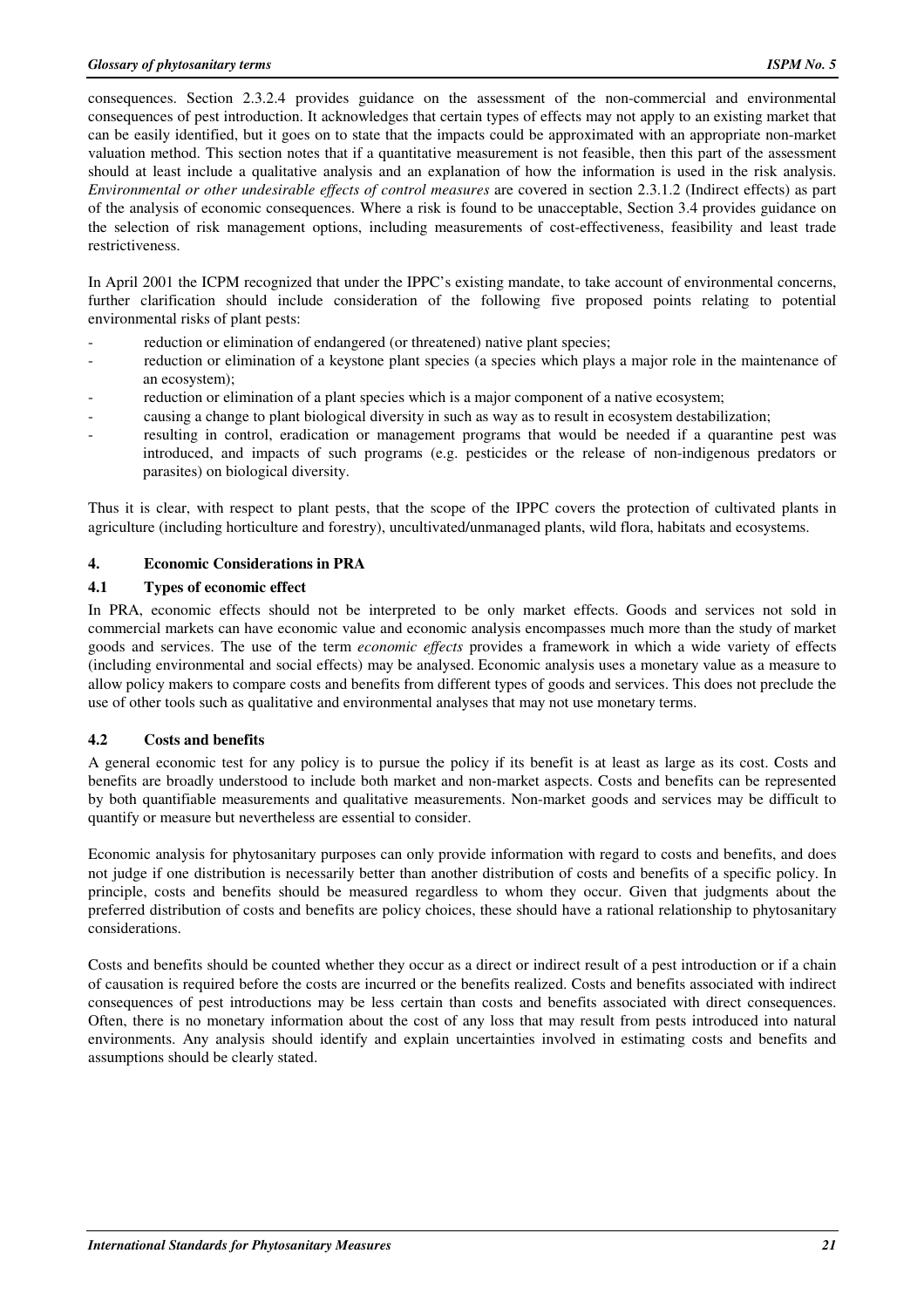#### **5. Application**

The following criteria<sup>1</sup> should be met before a plant pest is deemed to have *potential economic importance*:

- a potential for introduction in the PRA area;
- the potential to spread after establishment; and
- a potential harmful impact on plants, for example:
	- crops (for example loss of yield or quality); or
	- the environment, for example damage to ecosystems, habitats, or species; or
	- some other specified value, for example recreation, tourism, aesthetics.

As stated in Section 3, environmental damage, arising from the introduction of a plant pest, is one of the types of damage recognized by the IPPC. Thus, with respect to the third criterion above, contracting parties to the IPPC have the right to adopt phytosanitary measures even with respect to a pest that only has the potential for environmental damage. Such action should be based upon a Pest Risk Analysis that includes the consideration of evidence of potential environmental damage. When indicating the direct and indirect impact of pests on the environment, the nature of the harm or losses arising from a pest introduction should be specified in Pest Risk Analysis.

In the case of regulated non-quarantine pests, because such pest populations are already established, introduction in an area of concern and environmental effects are not relevant criteria in the consideration of *economically unacceptable impacts* (see ISPM No. 16: *Regulated non-quarantine pests: concept and application*).

#### **References**

*International Plant Protection Convention*, 1997. FAO, Rome.

*Guidelines for Pest Risk Analysis*, 1996. ISPM No. 2, FAO, Rome.

*Pest Risk Analysis for quarantine pests*, 2001. ISPM No. 11, FAO, Rome.

*Regulated non-quarantine pests: concept and application*, 2002. ISPM No. 16, FAO, Rome.

Report of the Third Session of the Interim Commission on Phytosanitary Measures (includes the working group document in Appendix XII), 2001. FAO, Rome.

L

<sup>&</sup>lt;sup>1</sup> With respect to the first and second criteria, IPPC (1997) Article VII.3 states that for pests which may not be capable of establishment, measures taken against these pests must be technically justified.